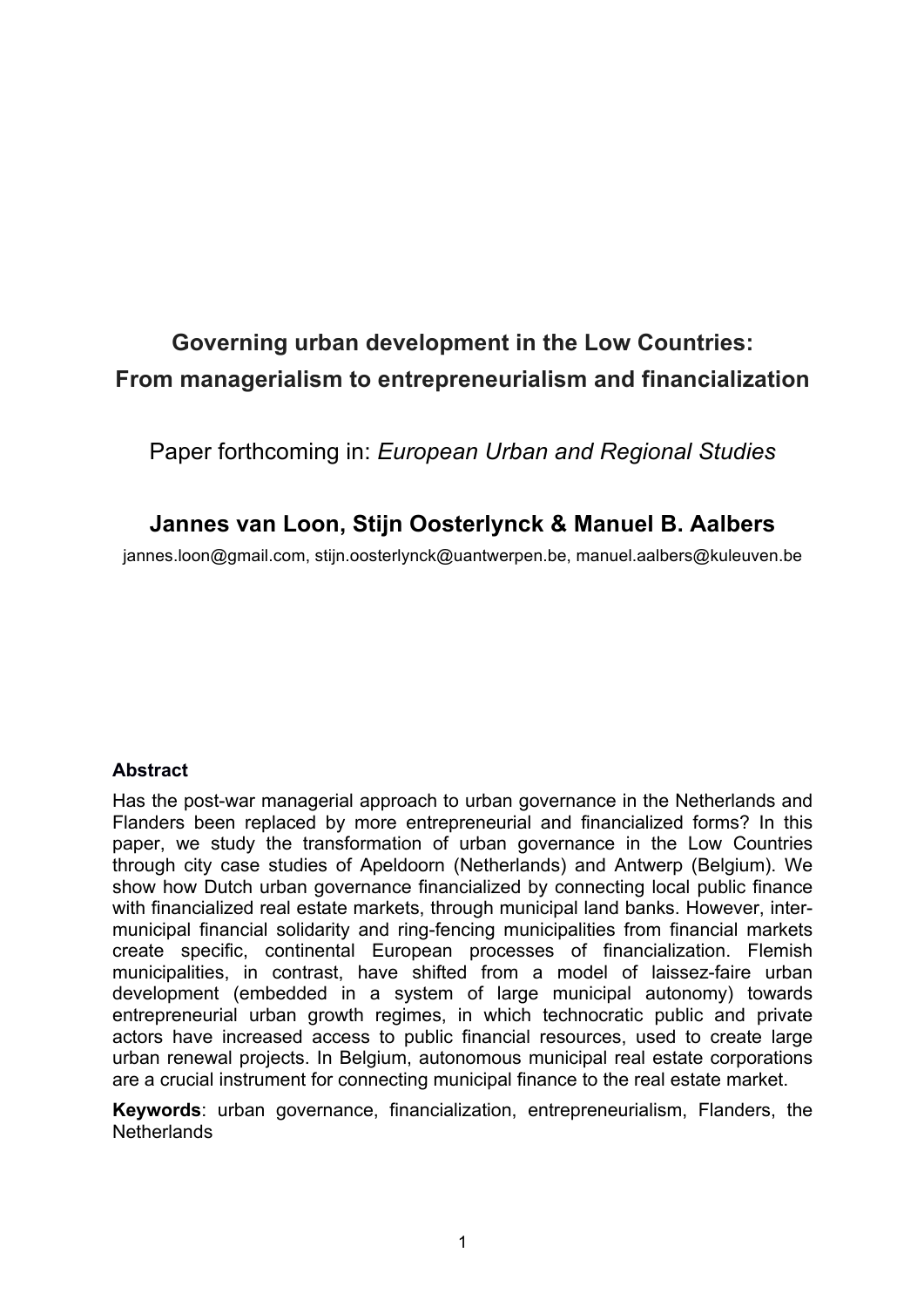#### **Introduction**

Since the early 1990s the governance of urban development in Europe has changed considerably: the managerial mode of urban governance is progressively being displaced by an entrepreneurial mode (Hall and Hubbard, 1996; Harvey, 1989; Lauermann, 2016). Whereas cities during the Fordist era focused on providing and managing broadly accessible urban services that are redistributive and support the economic productivity of the population, states now increasingly "bet on their strong horses" by trying to channel investments towards those urban areas that seem to have the most prosperous future, a phenomenon referred to as urban neoliberalization (Aalbers, 2013; Brenner and Theodore, 2002; Crouch and Le Galès, 2012).

More recently, urban scholars have started to discuss the emergence of financialization as a distinctive, "late-entrepreneurial" urban governance innovation (Kirkpatrick, 2016; Peck and Whiteside, 2015). Financialization refers to the "increasing dominance of financial actors, markets, practices, measurements and narratives, at various scales, resulting in a structural transformation of economies, firms (including financial institutions), states and households" (Aalbers, 2017a: 3). Financialized urbanism, then, is seen as a specific response within entrepreneurial urbanism in which forms other than those embedded in private financial practices and markets are shrinking, exhausted and out-of-reach for many cities. It leads to a situation in which "entrepreneurial strategies are increasingly realized through financially mediated means and in conjunction with credit market actors, agencies, and intermediaries" (Peck and Whiteside, 2016: 5).

Although there are many case studies on the neoliberalization of urban *projects* in non-Anglo-American cities (Doucet, 2013; Swyngedouw et al., 2002; Taşan-Kok, 2010) and its "financialized" forms (Guironnet et al., 2016; Halbert et al., 2014; Savini and Aalbers, 2016; Theurillat and Crevoisier, 2013), there are surprisingly few studies that analyse the rise of entrepreneurial and financialized urban *governance* in Europe. Therefore, this paper focuses on Dutch and Flemish municipalities to analyse if and how neoliberal forms of urban governance, specifically financialized forms, have travelled beyond the Anglo-American heartland to two continental European countries known for a strong (and corporatist) welfare state with a rich managerial tradition (Esping-Andersen, 1990). Both are densely populated countries with strong global connections, whereby economic activity is concentrated within closely connected, polycentric/network cities. The Netherlands is characterized by a pattern of relatively dense cities and hard borders between town and countryside, while Flanders is sprawled with soft borders between towns and the surrounding countryside (De Vries, 2015). Local municipal autonomy is considerably higher in Flanders, and state agencies are weaker than in the Netherlands, especially in relation to urban development (Halleux et al., 2012).

Identifying differences and similarities between the cases is important as we aim to adopt a variegated approach. Because neoliberalization processes interact with existing urban political economies and their specific development trajectories and governing configurations, they do not produce neat transitions from one form of urban governance to another, marked instead by inherently uneven and variegated processes of governance re-configuration (Brenner et al., 2010; Gonzalez and Oosterlynck, 2014); albeit on a terrain structured by the systemic tendencies of contemporary capitalism, notably financialization. Methodologically speaking, our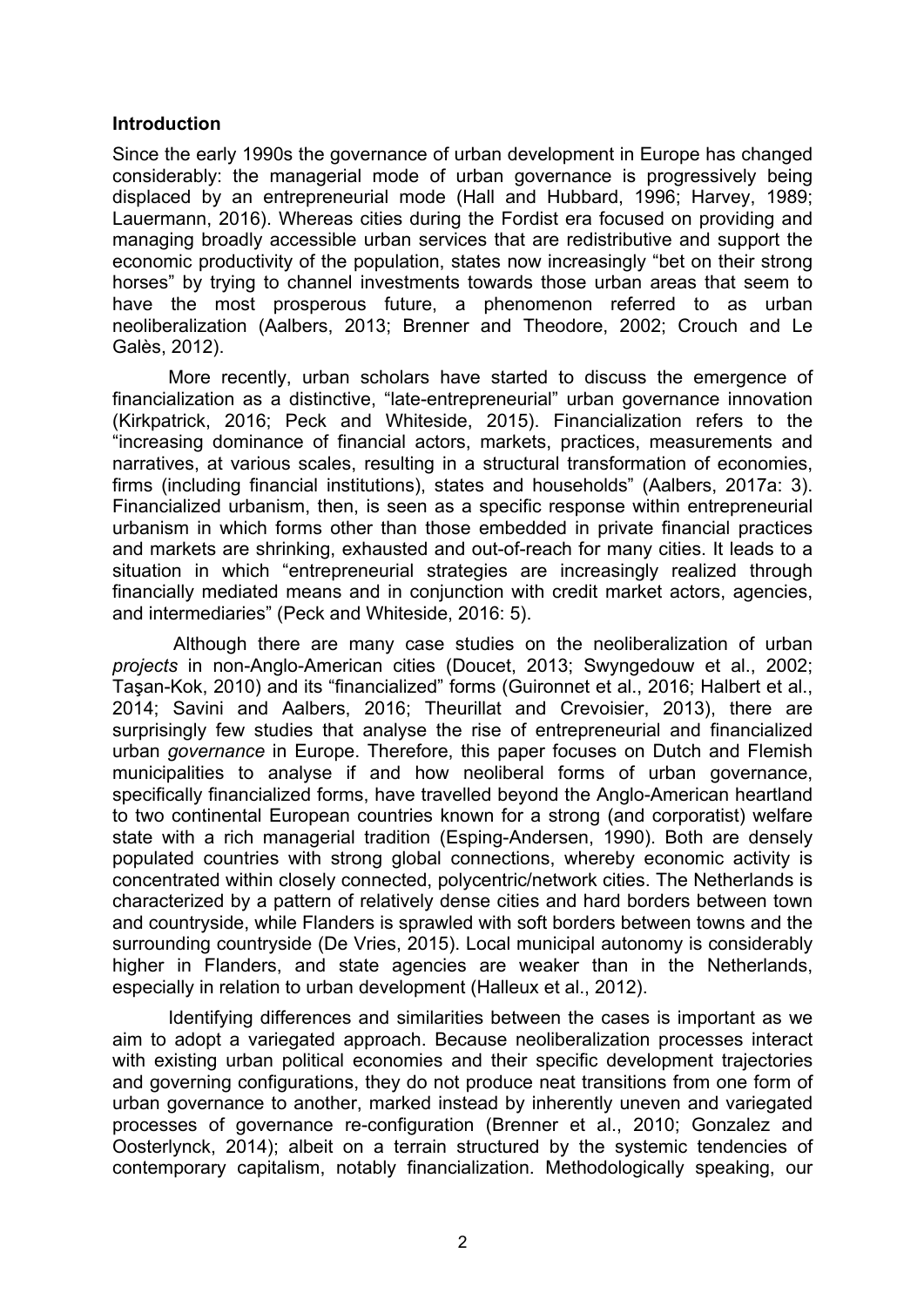approach is one of "theoretically informed, historically and geographically embedded 'story-telling'" (Novy et al., 2013: 58), based on a combination of the "standard" urban studies toolbox (e.g., semi-structured, open interviews and secondary sources) and extensive financial analyses of the connections between the municipal instruments that steer urban development and general municipal finance.

In the next section we explore the characteristics of the managerial, entrepreneurial and financialized modes of governance in more detail. In the subsequent two sections, we use this framework to explore to what extent it captures recent transformations in the local governance of urban development in the Low Countries. Rather than looking at specific urban projects, we analyse the dynamics in the overall urban governance systems by focusing on municipal policy instruments, to assess if and to what extent they have evolved towards entrepreneurialism and/or financialization. Through a case study of the Dutch city of Apeldoorn, an extreme but not exceptional case, we show how Dutch municipalities adopted pro-growth policies and connected themselves to a financialized real estate market through active land banking. The case study of the Flemish city of Antwerp, which epitomizes the shift to urban entrepreneurialism in Flanders, shows a slow turn towards a more hybrid form of urban entrepreneurialism, in which local political conditions partially offset some of the neoliberalizing tendencies (with underlying entrepreneurialism and largely absent financialized practices). In the conclusion, we reflect on the uncovered insights for the variegated reproduction of more marketoriented municipal instruments to steer urban development.

## **Modes of urban governance**

Under managerial urban governance the local state manages "the city through bureaucratic means" (Hall and Hubbard, 1996: 154), aiming to support the reproduction of labour through public service delivery (Harvey, 1978, 1989). In the post-WWII period relatively strong, centrally led states adopted policies of spatial Keynesianism, in order to spread geographically the wealth through redistributive systems and urban/regional policies, combined with national legislation developed in a top-down technocratic manner (Brenner, 2004; Savitch and Kantor, 2002). Public service policies were designed by the national government, but executed by stable local political coalitions (Hall and Hubbard, 1996; Harvey, 1989).

Neoliberalism as an "explicit political-economic project" (Peck and Tickell, 2002, p. 384) was established during the 1980s by a "rolling back" of these welfare arrangements. In the 1990s neoliberalism has been "rolled out" through re-scaling and re-configuring state agencies and institutions prioritizing commodification, marketization, and privatization (Peck, 2004). National states have shifted from a focus on service provision and welfare distribution towards neoliberal modes that prioritize wealth creation through competition on multiple scales for investment, economic activity, tourists and the economic sustainable population, thereby betting on their "strong horses", often their "champion cities" (Harvey, 1989; Crouch and Le Galès, 2012; Brenner, 2004).

Accordingly, over the past decades*,* managerial urban governance is increasingly being superseded by entrepreneurialism (Lauermann, 2016). In the context of globalization, the downscaling of governmental responsibilities and a general re-commodification of welfare (Brenner, 2004; Swyngedouw et al., 2002),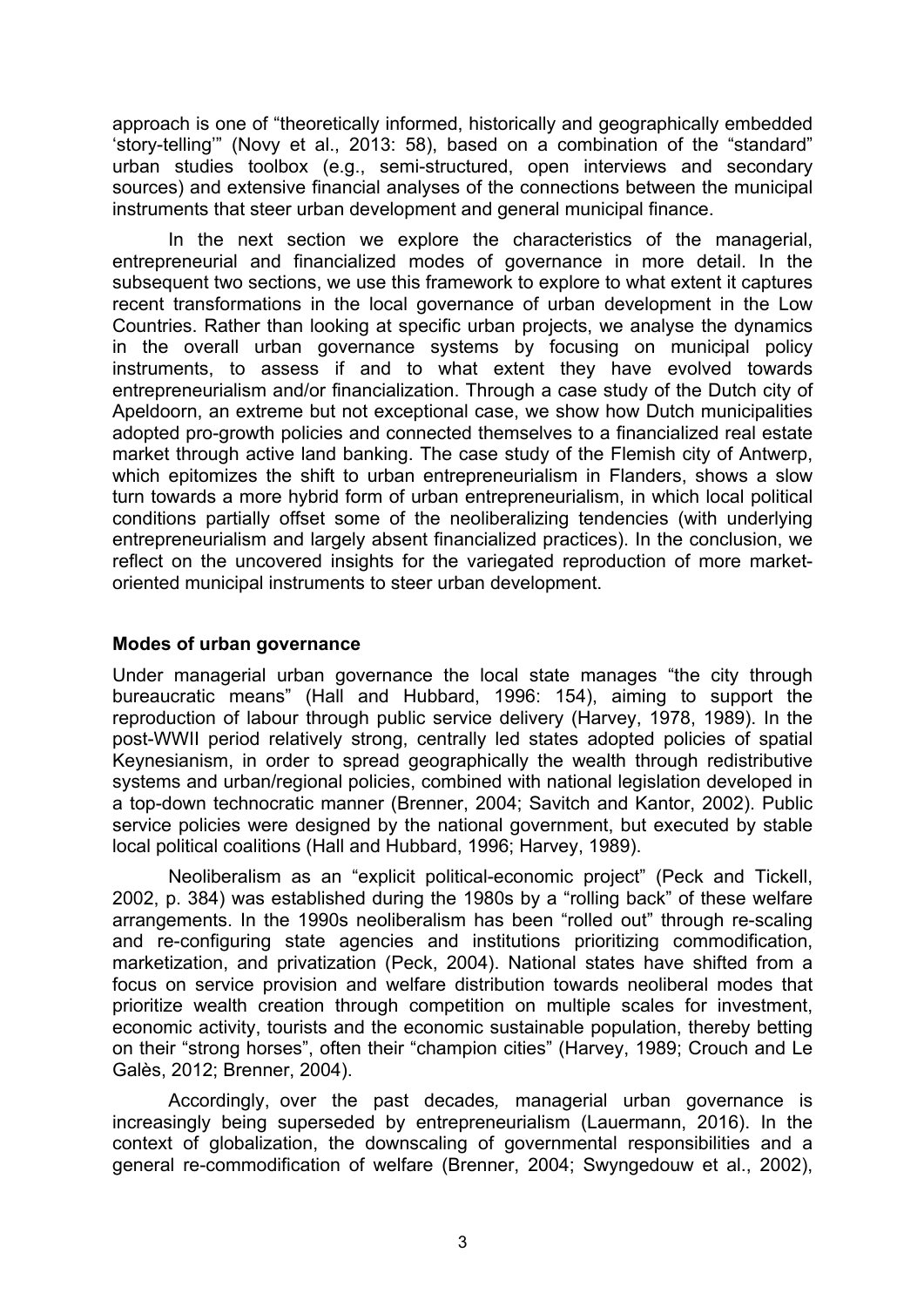municipalities acquired increasing financial and fiscal autonomy and allegedly shifted their priorities from welfare distribution to wealth creation, thereby fostering cooperation with private actors and prioritizing market-oriented strategies. The perceived increase of intra-urban competition is met with a pro-growth agenda that prioritizes prestigious real estate projects that "put the city on the map". Consequently, hierarchies of place are introduced, prioritizing areas that are perceived as contributing the most to urban competitiveness (Aalbers, 2017b). Politically, decision-making processes have moved largely into "the 'in-between' spaces of governance that exist outside, alongside or in-between the formal statutory scales of government, from area masterplans to multiregional growth strategies" (Haughton et al., 2013: 220), where private and public technocrats operate outside democratic control (Oosterlynck and Swyngedouw, 2010; Swyngedouw, 2009).

In the United States, the financialization of urban governance is conceptualized as an embedding of the "new" entrepreneurial local spirit into deep, global financial markets. Structural supra-municipal budget cuts have increased the impetus for urban entrepreneurialism, while dependence on both local taxes and external finance has become increasingly speculative and predatory (Kirkpatrick, 2016; Peck and Whiteside, 2016). Municipal budgets increasingly rely on creative financial engineering, for instance by monetizing future tax-income from urban redevelopment and infrastructure (Weber, 2010). Consequently, as cities financialize their public assets, the provision of urban services has become increasingly entangled with financial capital through various opaque institutional arrangements (Ashton et al., 2016). In addition, conservative external finance started to morph into increasingly complex forms of municipal debt financing through opaque vehicles that place municipal finance largely outside democratic control (Kirkpatrick, 2016). This "process of systematic financial intensification" (Peck and Whiteside, 2016: 27) has made financial logics dominant in US urban governance by closely interweaving urban futures and current policy possibilities with financial markets' volatility and financial orthodoxies, without providing any protective layers of government. In other words, to a certain extent, finance now governs American cities.

This US-focused account of shifts in the governance of urban development needs to be critically examined within the European context. There is extensive literature on how urban planning in Europe has transformed from the provision of a public good towards enabling "markets" to take the lead in producing the built environment (Haughton et al., 2013; Pinson and Morel, 2016). Others have illustrated how urban re/development projects increasingly aim to satisfy the desires of financial investors (Guironnet et al., 2016; Theurillat and Crevoisier, 2013). Yet, comparative studies of the contemporary reconfiguration of urban *governance* in Europe are lacking. After a brief discussion of the research methodology, we will analyse the reconfiguration of urban governance in two cities in continental, corporatist welfare states, in the Netherlands and Flanders (Belgium), and assess whether the notions of entrepreneurial and financialized urban governance adequately capture these processes of local governance reconfiguration.

## **Research methodology**

As discussed above, it is expected that processes of neoliberalization first stimulated a more entrepreneurial stance towards urban development and later opened it up to financialization practices. This shift is most visible at the municipal level, because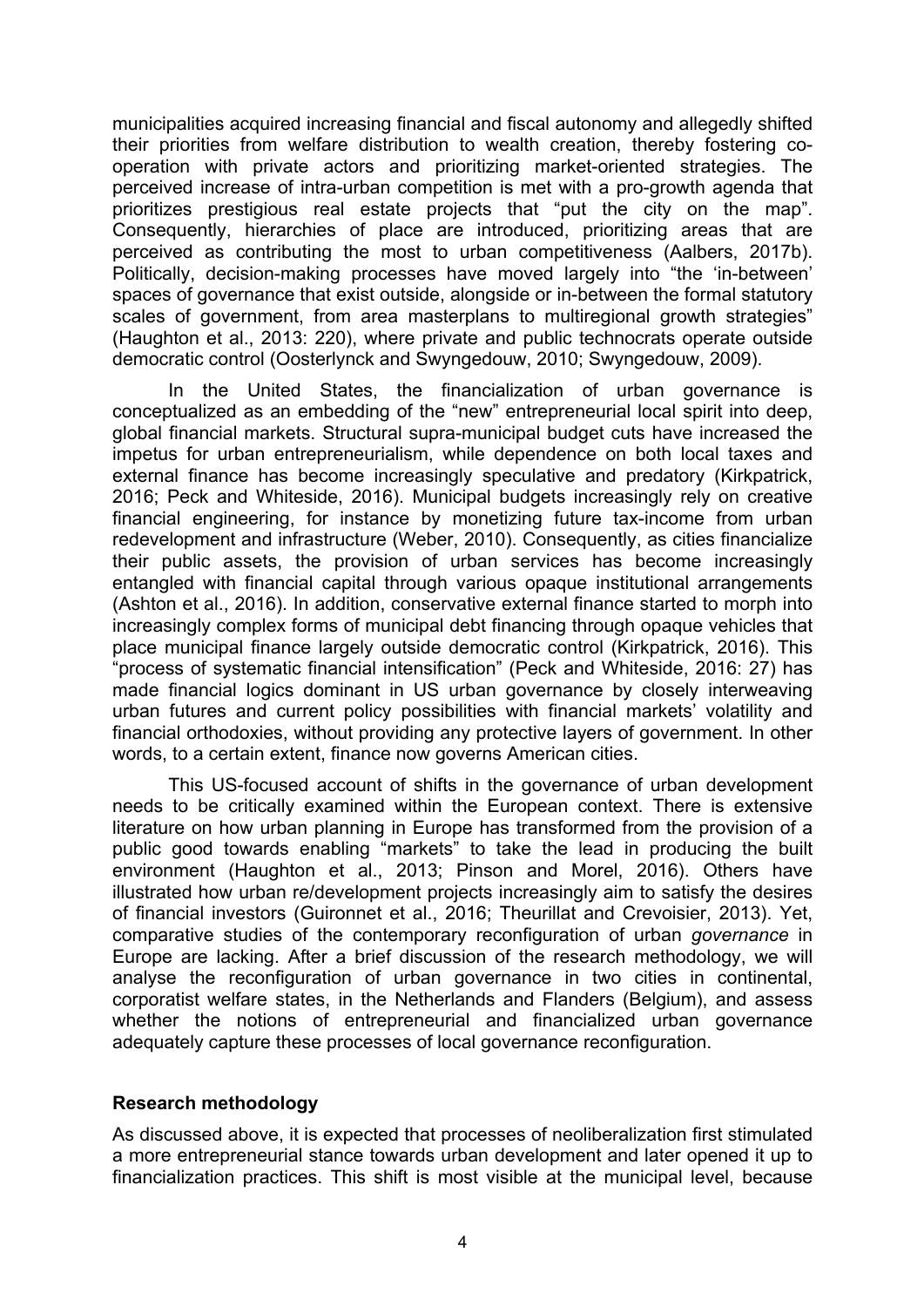decisions that shape urban development are made and local budgets are managed at this level. However, local decision-making and budgeting are complex, messy and highly technical processes, making it hard to assess the neoliberalization of urban (re-)development (Gerring, 2007; Le Galès, 2016). The existence of multi-scalar governance further increased the complexity of the system, by shaping the municipality's "manoeuvring space" (Cox, 2010; Oosterlynck, 2010; Savitch and Kantor, 2002)

To unravel this complexity, this paper sets out to analyse what types of wider processes and changes set in motion the financialization/entrepreneuralization of urban government. The case study selection is inspired by recent theorizing in comparative urban studies (Robinson, 2015; Flyvbjerg, 2006) that does not prioritize the comparability of cities in search for "the symptoms of a problem" (Flyvbjerg, 2006, p. 229) but rather looks at "how a specific urban outcome emerges, and through this engagement with its production, or genesis, alongside many other interrelated phenomena, to draw it into conceptualization" (Robinson, 2015, p. 18). We focus on one Dutch and one Flemish municipality – Apeldoorn and Antwerp respectively – to trace the genesis of processes of financialization and entrepreneuralization, by scrutinizing how municipal tools that are used to steer urban development connect municipal finance with local real estate markets. In this respect, analyses of the instruments used to steer local urban development (through land banks and an autonomous real estate corporation), are crucial to show how municipal finance became connected to local real estate markets. As the use of these instruments is widespread in the Low Countries, the study's findings can inform research of other municipalities. In addition, the cases offer insights on the variegated reproduction of more market-oriented municipal instruments to steer urban development.

This perspective enables us to study variegation through "theoretically informed, historically and geographically embedded 'story-telling'" (Novy et al., 2013, p. 58), and by bringing the cases into "creative conversation" (Springer, 2012) with the wider (Anglo-American) literature. A wide range of research methods was used in both cases, including semi-structured, open interviews (six interviews with six people in Antwerp, three interviews with six people in Apeldoorn – see Appendix I), annual reports from both municipalities and AG Vespa (including archival research), policy documents (including many documents on urban planning), media reports as well as internal and external research reports (see Van Loon, 2017 for a more detailed overview). The various sources were typically used together; for instance, media reports helped to prepare interviews, and annual reports and policy documents helped to verify interview data.

However, as each context demands its own research tactics (Sassen, 2013), the methods were applied differently in each case. For instance, the financial dimension of Dutch urban development has been analysed by a wide variety of independent research institutions, due to the large losses of municipal land banks. These reports were very useful to better understand the Apeldoorn case and reduced the need for direct interviews with financial experts. For Antwerp, on the other hand, there is not much publicly available data. Therefore, interviews, analyses of the annual reports and archival research played a more important role in this case. Nevertheless, analysing both cases through similar methodological anchors enables a comparison via reflection on the uncovered similarities and differences (cf. Novy et al., 2013; Van Loon, 2017).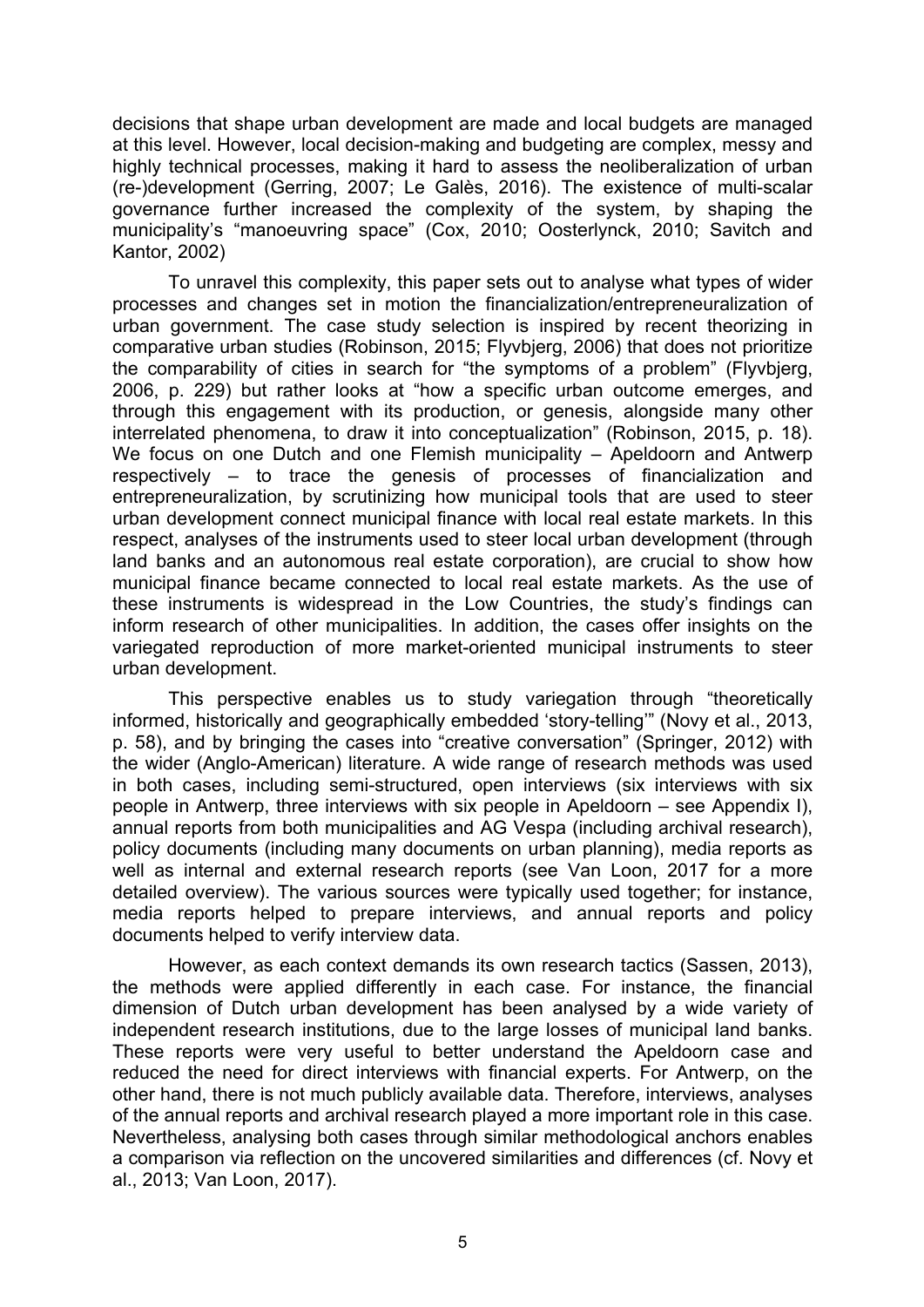|                      | <b>Managerial Urban</b> | $110000$ of ansalt governation fliet pastioned in their version,<br><b>Entrepreneurial Urban</b> | <b>Financialized Urban</b>       |
|----------------------|-------------------------|--------------------------------------------------------------------------------------------------|----------------------------------|
|                      | <b>Government</b>       | Governance                                                                                       | Governance                       |
| 1)Domestic           | Fordist; steady         | "After-Fordistflexibilization and                                                                | "Speculative and predatory       |
| political            | economic and            | internationalization; weak and                                                                   | finance; credit market           |
| economy              | income growth;          | uneven growth; deflating                                                                         | instability; low growth and      |
|                      | politics of income      | downtown property markets"                                                                       | precarity; real estate bubbles"  |
|                      | redistribution          | (P&W)                                                                                            | (P&W)                            |
| 2)Inter-             | Comprehensive           | increased financial and fiscal                                                                   | "procyclical budgeting; systemic |
| governmental:        | federal/central state   | municipal autonomy;                                                                              | public sector austerity" (P&W)   |
| financial            | redistributive grand-   | restructuring of subsidies                                                                       |                                  |
|                      | systems to provide      | towards 'competitive' projects;                                                                  |                                  |
|                      | local public services;  | less countercyclical budgeting                                                                   |                                  |
|                      | large bureaucracies     |                                                                                                  |                                  |
| 3)Inter-             | Strong role             | Prioritizing entrepreneurial                                                                     | More market oriented, opening    |
| governmental         | federal/central state   | activities; reregulating to                                                                      | the built environment up for     |
| planning/            | agencies; social        | facilitate more market                                                                           | financialization processes       |
| urban policy         | housing; planning for   | oriented 'soft' or 'flexible'                                                                    |                                  |
|                      | 'public goods' and      | planning and empowering                                                                          |                                  |
|                      | sectoral (economic)     | local private actors/(semi-                                                                      |                                  |
|                      | goals                   | ) public agencies                                                                                |                                  |
| 4)Regulation         | <b>Clear national</b>   | "After the fact, by interurban                                                                   | Increasingly in favour of wishes |
|                      | legislation             | competition" (P&W): EU 'free                                                                     | financial actors (i.e. borrowers |
|                      |                         | market' rules                                                                                    | and investors)?                  |
| 5)Governing          | Social reproduction     | "Growth machine' consensus;                                                                      | Increased municipal financial    |
| <b>Rationalities</b> | and protection for      | task-focused rationalities                                                                       | creativity/risk taking?          |
|                      | (lower)middle class     | development coalitions; rentier                                                                  | Reregulation opening             |
|                      |                         | class and exchange-value                                                                         | municipalities up for            |
|                      |                         | driven; publicly subsidized                                                                      | financialisation processes?      |
|                      |                         | development with risk-averse                                                                     |                                  |
|                      |                         | partners; speculative                                                                            |                                  |
|                      |                         | construction of place" (P&W)                                                                     |                                  |
| 6) Techniques        | State develops real     | "Corporate subsidization and                                                                     | Creative ways to adopt           |
|                      | estate for public       | place marketing; experimental                                                                    | financialisation techniques and  |
|                      | good provision; state   | privatization; enterprise zoning                                                                 | tools? (in)directly connected to |
|                      | funding for             | and deregulation" (P&W); PPP                                                                     | financialisation through close   |
|                      | properties housing      |                                                                                                  | corporation with financialized   |
|                      | economic activity       |                                                                                                  | actors and financialized real    |
|                      |                         |                                                                                                  | estate markets?                  |
| 7) Political         | Stable political        | "growth coalitions, democratic                                                                   | Transforming into                |
| dynamics             | coalitions; 'machine'   | deficits" (P&W)                                                                                  | "Postdemocratic technocracy:     |
|                      | politics                |                                                                                                  | emergency management,            |
|                      |                         |                                                                                                  | budgetary fiat, fiscal           |
|                      |                         |                                                                                                  | balkanization" (P&W)?            |

## **Table X Crucial dimensions of managerial, entrepreneurial and financialized modes of urban governance (not published in final version)**

Sources: mostly based on Peck and Whiteside (2016, p.6) (P&W), and section 2 of chapter 5. Grey (1-4): Factors/processes that can give rise to managerial/entrepreneurial/financialized urban governance

Non-grey (5-7): main characteristics of managerial/entrepreneurial/financialized urban governance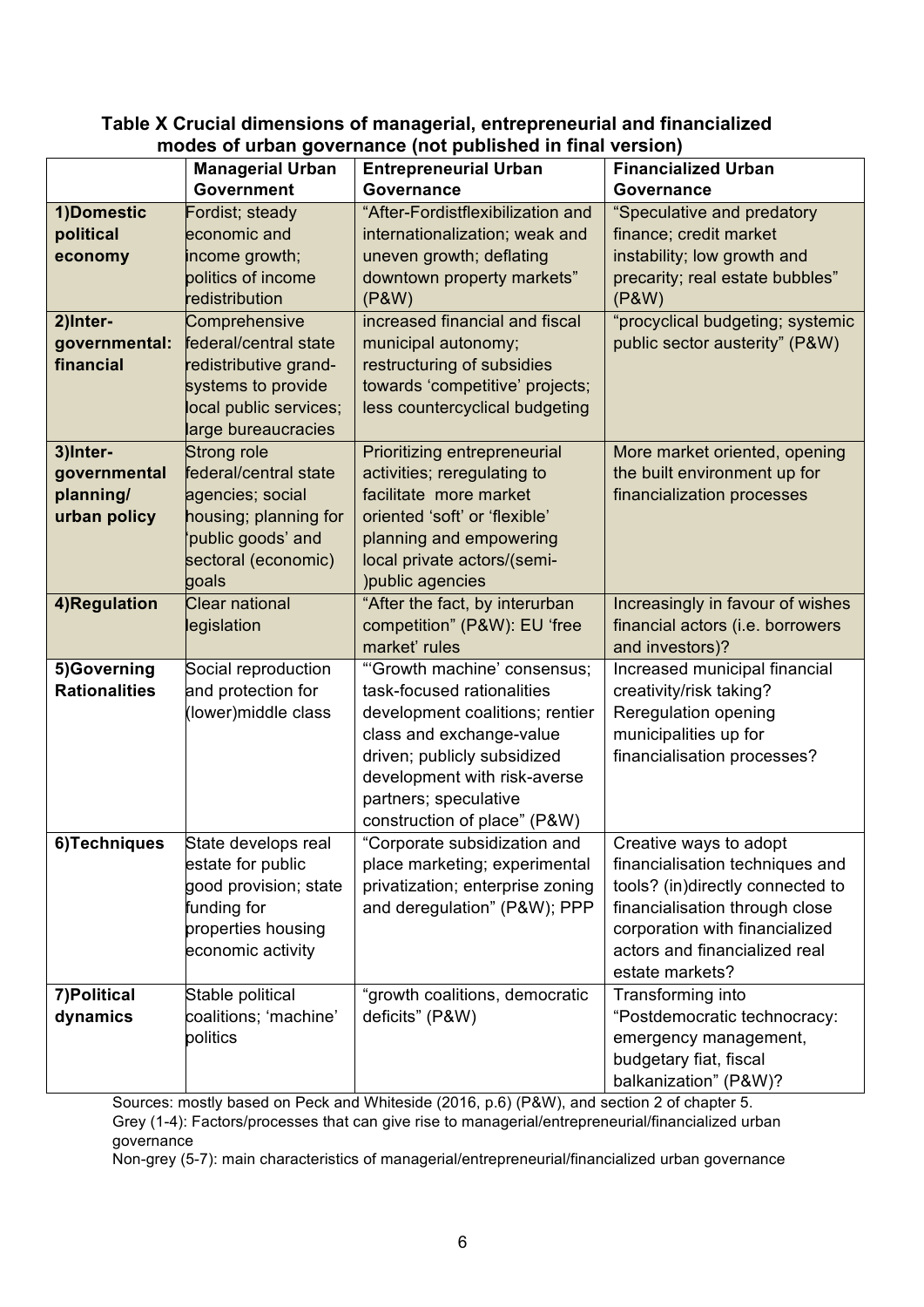#### **The Netherlands: Connecting municipal finance to financialized real estate markets**

## *The public land development model*

As a country with a long history of creating collective water protection systems, the Netherlands has a strong tradition in urban planning and urban policymaking. Indeed, the local governance of urban development could be considered a textbook case of the managerial model. Strong fiscal centralization and a central state providing local services have created strong "interdependencies between cities and the central state" (Uitermark, 2005: 155). In the 1980s, urban policy aimed at furthering "compact cities" through restrictive planning and urban renewal projects, with co-governance between municipality, province and central state. In addition, massive public investments flowed into construction of affordable housing (Taşan-Kok and Korthals Altes, 2012).

In the Public Land Development model (hereafter PLD) planners from the central state decided where and what to build, while the municipality bought and rezoned the land, readjusted parcels and sold them to developers (Halleux et al., 2012). Municipalities were financed by state banks and could use eminent domain to acquire land. Through municipal land banks (*grondbedrijf*) – administrative and/or organizational entities that manage the municipality's land activities (Enquetecommissie Grondbedrijf, 2012: 71) – land could be acquired at relatively low prices. As the difference between cost price and market value of construction sites was typically small, private developers did not challenge this model – their profits were realized in construction (Van Der Krabben and Jacobs, 2013). As long as projects were profitable, municipalities recovered the public works costs, including social housing, thus fulfilling the double role of planning agency and land investor.

During the 1990s urban planning responsibilities were decentralized to semipublic institutions such as housing associations, but also to provinces and municipalities, as increasing competitiveness became a key urban planning objective (Hajer and Zonneveld, 2000). Waves of privatization and reregulation set in motion a debt-fuelled real estate boom (Aalbers, 2012; Taşan-Kok, 2010; Van Loon, 2016), and PLD increasingly facilitated the interests of a loose coalition of real estate developers, banks and municipalities (Buitelaar and Bregman, 2016; Janssen-Jansen et al., 2012).

To finance pro-growth ambitions, typically based on real estate and infrastructure projects, municipalities tried to increase the revenue streams that they could autonomously spend. The most sizeable – and easiest to manipulate – revenue stream comes from land banking. In 2010 all Dutch municipalities together owned developable land valued at EUR 12.7 billion (RFV, 2015). Land had become increasingly lucrative as continuously rising real estate values increased development margins (Buitelaar and Bregman, 2016; Janssen-Jansen et al., 2012). In the 1990s private developers started to contest the eminent domain power of municipalities, which, strictly legally speaking, is only valid when the landowner is not able to undertake development according to zoning regulations. New national planning policy (known as VINEX) intentionally restricted new developments to specific areas, thereby enabling municipalities to extract higher land gains, which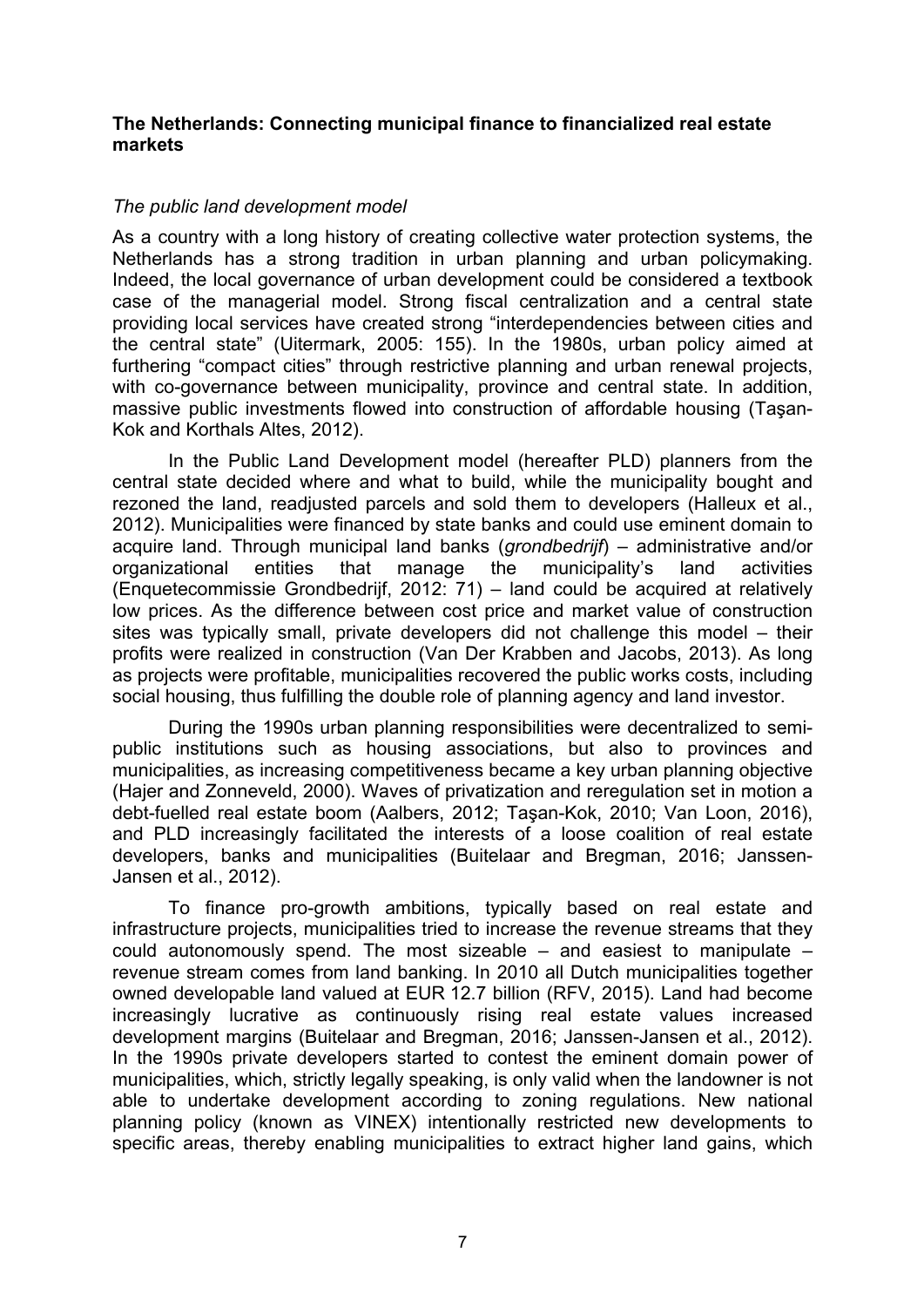could be used to develop better infrastructure. However, developers started to buy large plots of, often rural, land, which they then sold to municipalities at

a price similar to their costs in acquiring it. The municipalities continued with their role as public land developers and sold, after servicing the land, building sites against full market value to the same commercial developers. (Van Der Krabben and Jacobs, 2013: 780)

The new way of developing required municipalities and developers to build longterm relationships; some municipalities started informing preferred developers so they could protect land "from being snapped up by 'hostile invaders'" (Taşan-Kok and Korthals Altes, 2012: 1275).

To stimulate development, municipalities and provinces used very ambitious future scenarios, thus creating a model of "over-optimistic over-zoning" (Janssen-Jansen et al., 2012: 2). As long as real estate prices increased, this model worked well and produced high-quality built environments where profits were shared between public and private actors (Taşan-Kok, 2010; Doucet, 2013). Municipal development gains subsidized non-profitable investments such as affordable housing, but in the boom years 2004–2008 an estimated EUR 3.2 billion also went into new prestige constructions (RFV, 2015). Excessive debt generation masked the fact that the real population and economic growth were not strong enough to sustain the fictitious real estate values (Janssen-Jansen et al., 2012; Van Loon, 2016). When in 2009 the crisis hit, municipalities discovered that their building claim contracts with developers did not impose a time limit on the retransfer of the developable land to developers, who therefore waited it out. Undeveloped land held by land banks resulted in EUR 3.3 billion in municipal losses between 2009 and 2013. As a result a number of municipalities, including Apeldoorn, were placed under special supervision and forced to take severe austerity measures (RFV, 2015).

## *Apeldoorn's Municipal Land Bank*

The core of the problem is a too ambitious municipal growth-target that was translated into large municipal land purchases. The possible profits from these land activities were estimated unrealistically high and never adjusted properly. (Enquetecommissie Grondbedrijf, 2012, p. 44 translated by authors)

Apeldoorn, the 11<sup>th</sup> largest city in the Netherlands with a population of approximately 160,000, is an extreme case of municipal land banking and risk-taking. It is, however, not an exceptional case since many municipalities used their land banks in similar ways to get involved in "active land use policies" to support aggressive progrowth policies (cf. Janssen-Jansen et al., 2012). At the dawn of the  $21<sup>st</sup>$  century the Apeldoorn formulated strong pro-growth ambitions. It adopted a bright view of the future, stipulated in the vision "Apeldoorn 2020", setting out to improve the city's green areas, conditions for living, working and leisure, thereby emphasizing Apeldoorn's green urbanity and central location within the country. This municipal entrepreneurial vision defined the city as a key regional area where future demographic and economic growth would be concentrated. Based on an optimistic scenario, Apeldoorn calculated high demand for business parks, offices  $(320,000 \text{ m}^2)$  and residential units (see table 1A.1/1A.3) (Gemeente Apeldoorn, 2001).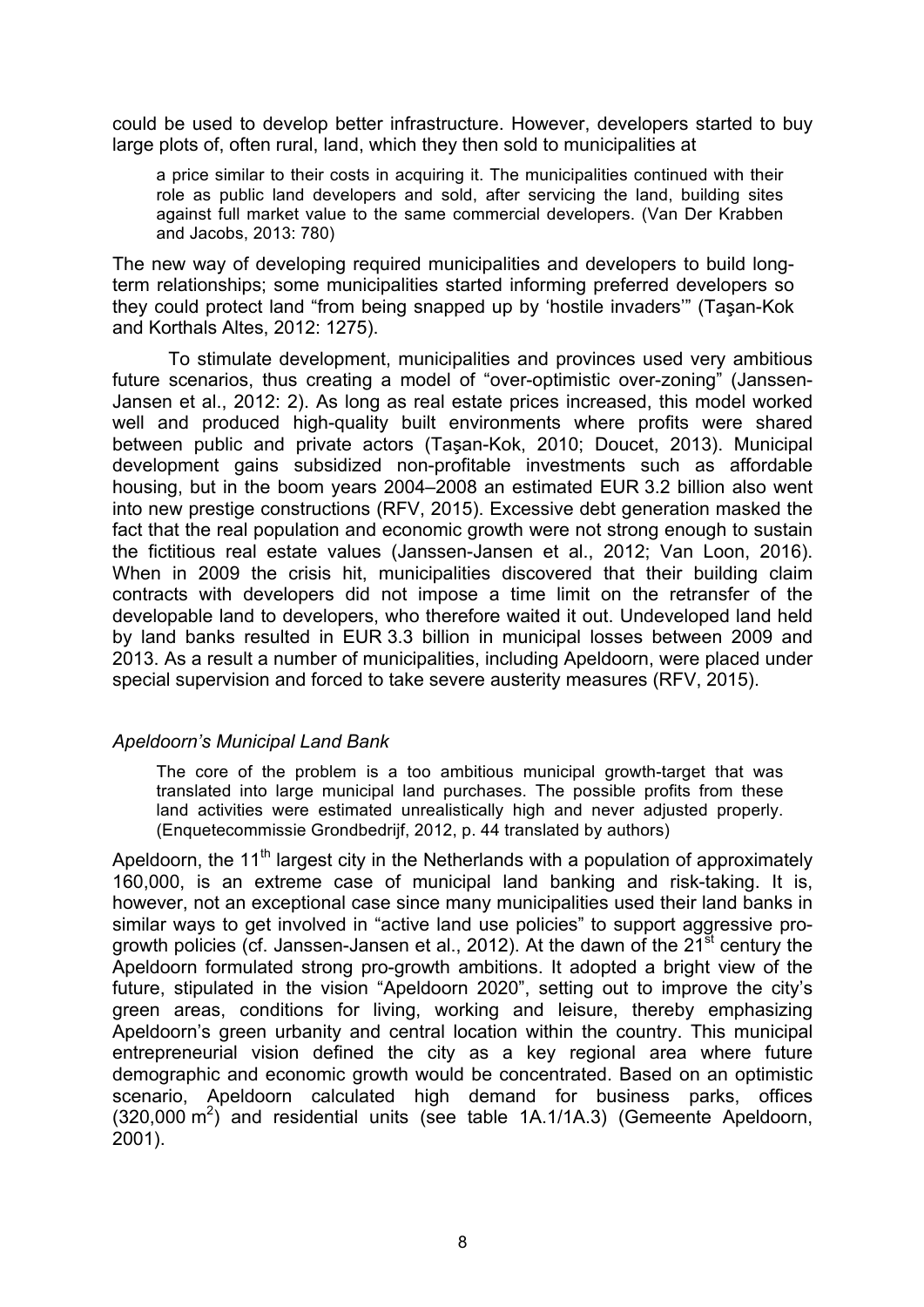| Table 1A Over-optimistic planning                                                                                                                                             | 2000                                                           | 2001 | 2002 | 2003                                 | 2004            | 2005      | 2006               | 2007           | 2008            | 2009            | 2010 2011    |     | 2012        | 2013              | 2014 |
|-------------------------------------------------------------------------------------------------------------------------------------------------------------------------------|----------------------------------------------------------------|------|------|--------------------------------------|-----------------|-----------|--------------------|----------------|-----------------|-----------------|--------------|-----|-------------|-------------------|------|
| 1. Residential units needed following "Apeldoorn 2020"*                                                                                                                       |                                                                | 850  | 730  | 730                                  | 730             | 1100      | 1600               | 1600           | 1600            | 1600            | 1600         |     | 540         | $\frac{300}{200}$ | 460  |
| 2. Residential units constructed                                                                                                                                              | 539                                                            | 746  | 392  | 487                                  | 714             | 325       | 559                | 415            | 869             | 947             | 453          | 527 | 431         | 250               | 322  |
| 3. Hectares of business park needed following "Apeldoorn 2020"*                                                                                                               |                                                                |      |      | <'05 only prognoses for '98-'20: 160 |                 |           | $\mathbf{r}$       | $\frac{6}{5}$  | ដ               | ه               | $\mathbf{H}$ |     | ه           | 1,5               | ه    |
| 4. Hectares of business park constructed                                                                                                                                      |                                                                | 4,2  | 4,2  | 4,2                                  | 4,2             | 4,2       | $\scriptstyle\sim$ | $\overline{a}$ | $\overline{10}$ | H               | 8            |     | $6\ddot{4}$ | $\mathbf{\sim}$   |      |
| 5. Payments ('gain-sharing') of municipal landbank to muncipal budget                                                                                                         |                                                                | N    | 12,5 | ∼                                    | $\overline{10}$ | 8         | 8,75               | 6,25           | 10,25           | $\frac{3}{8}$   | $\mathbf{0}$ | 0   | 0           | O                 | 0    |
|                                                                                                                                                                               |                                                                |      |      |                                      |                 |           |                    |                |                 |                 |              |     |             |                   |      |
| Table 18 The financial dimension of over-optimistic planning: cum                                                                                                             | mulative costs and revenues of Apeldoorn's municipal land bank |      |      |                                      |                 |           |                    |                |                 |                 |              |     |             |                   |      |
| Costs                                                                                                                                                                         |                                                                | 2001 | 2002 | 2003                                 | 2004            | 2005      | 2006               | 2007           | 2008            | 2009            | 2010         |     |             |                   |      |
| 1,1 Land purchases                                                                                                                                                            |                                                                |      |      | 204                                  | 230             | 261       | 280                | 304            | 321             | 346             | 376          |     |             |                   |      |
| 1.2 Land preperation costs                                                                                                                                                    |                                                                |      |      | 65                                   | 78              | 5         | 106                | 136            | 153             | 183             | 202          |     |             |                   |      |
| 1.3 Costs for planning bureaucracy                                                                                                                                            |                                                                |      |      | 33                                   | 38              | \$        | 2                  | ္တ             | 72              | 83              | 51           |     |             |                   |      |
| 1.4 Finance costs                                                                                                                                                             |                                                                |      |      | $\frac{6}{1}$                        | 20              | 25        | 32                 | 38             | 46              | 2               | 54           |     |             |                   |      |
| 1.5 Realised land gains ('winstnemingen')                                                                                                                                     |                                                                |      |      | ಠ                                    | 2               | 89        | $\frac{6}{5}$      | န္တ            | 105             | $\frac{8}{108}$ | အိ           |     |             |                   |      |
| 1.6 total costs                                                                                                                                                               |                                                                |      |      | 379                                  | 438             | 506       | 568                | 638            | 597             | 774             | <b>Pal</b>   |     |             |                   |      |
| Revenues                                                                                                                                                                      |                                                                |      |      |                                      |                 |           |                    |                |                 |                 |              |     |             |                   |      |
| 2.1 Residential land sold to developers                                                                                                                                       |                                                                |      |      | $-112$                               | $-130$          | $-151$    | $-157$             | $-187$         | $-199$          | $-229$          | $-239$       |     |             |                   |      |
| 2.2 Industrial and office land sold to developers                                                                                                                             |                                                                |      |      | -80                                  | ಫ               | -83       | -86                | 54             | $-109$          | 111             | $-122$       |     |             |                   |      |
| 2.3 Sold, other                                                                                                                                                               |                                                                |      |      | ٩.                                   | $-20$           | Sc-       | ಸ                  | အို            | -34             | ą               | र्च          |     |             |                   |      |
| 2.4 Contribution to reserve                                                                                                                                                   |                                                                |      |      | အို                                  | 48              | အို       | 99                 | ဒို            | -76             | ခု              | Ъé           |     |             |                   |      |
| 2.5 Subsidies                                                                                                                                                                 |                                                                |      |      | $\frac{16}{1}$                       | $\frac{8}{1}$   | <u>م.</u> | 23                 | $-26$          | -30             | 32              | 45           |     |             |                   |      |
| 2.6 Divers income                                                                                                                                                             |                                                                |      |      | -25                                  | $-26$           | -37       | $-36$              | 41             | 43              | -37             | $\ddot{ }$   |     |             |                   |      |
| 2.7 Totaal project revenue                                                                                                                                                    |                                                                |      |      | 291                                  | -321            | 371       | -399               | 449            | 491             | -540            | -587         |     |             |                   |      |
| 3. book value municipal land bank                                                                                                                                             |                                                                |      |      | 88                                   | 115             | 134       | 167                | 187            | 205             | 235             | 206          |     |             |                   |      |
|                                                                                                                                                                               |                                                                |      |      |                                      |                 |           |                    |                |                 |                 |              |     |             |                   |      |
| Sources: Enquettecommisse (p. 142); https://apeldoorn.buurtmonitor.nl/jive/; Strategisch Economische Beleidsvisie Apeldoorn                                                   |                                                                |      |      |                                      |                 |           |                    |                |                 |                 |              |     |             |                   |      |
| In these years the realised gains from land activities are lower than the obligatory-contribution' towards the general municipal budget thus decreasing the financial reserve |                                                                |      |      |                                      |                 |           |                    |                |                 |                 |              |     |             |                   |      |
| $^\bullet$ >2011 based on meerjarenperspectief grondexploitatie 2013 that is based on mark                                                                                    | cet research by an external consultancy firm                   |      |      |                                      |                 |           |                    |                |                 |                 |              |     |             |                   |      |
| ** two incidential payments, numbers unkwown                                                                                                                                  |                                                                |      |      |                                      |                 |           |                    |                |                 |                 |              |     |             |                   |      |

**Table 1A Over-optimistic planning**

Table 1A Over-optimistic planning

**Table 1B The financial dimension of over-optimistic planning**

Table 1B The financial dimension of over-optimistic planning

9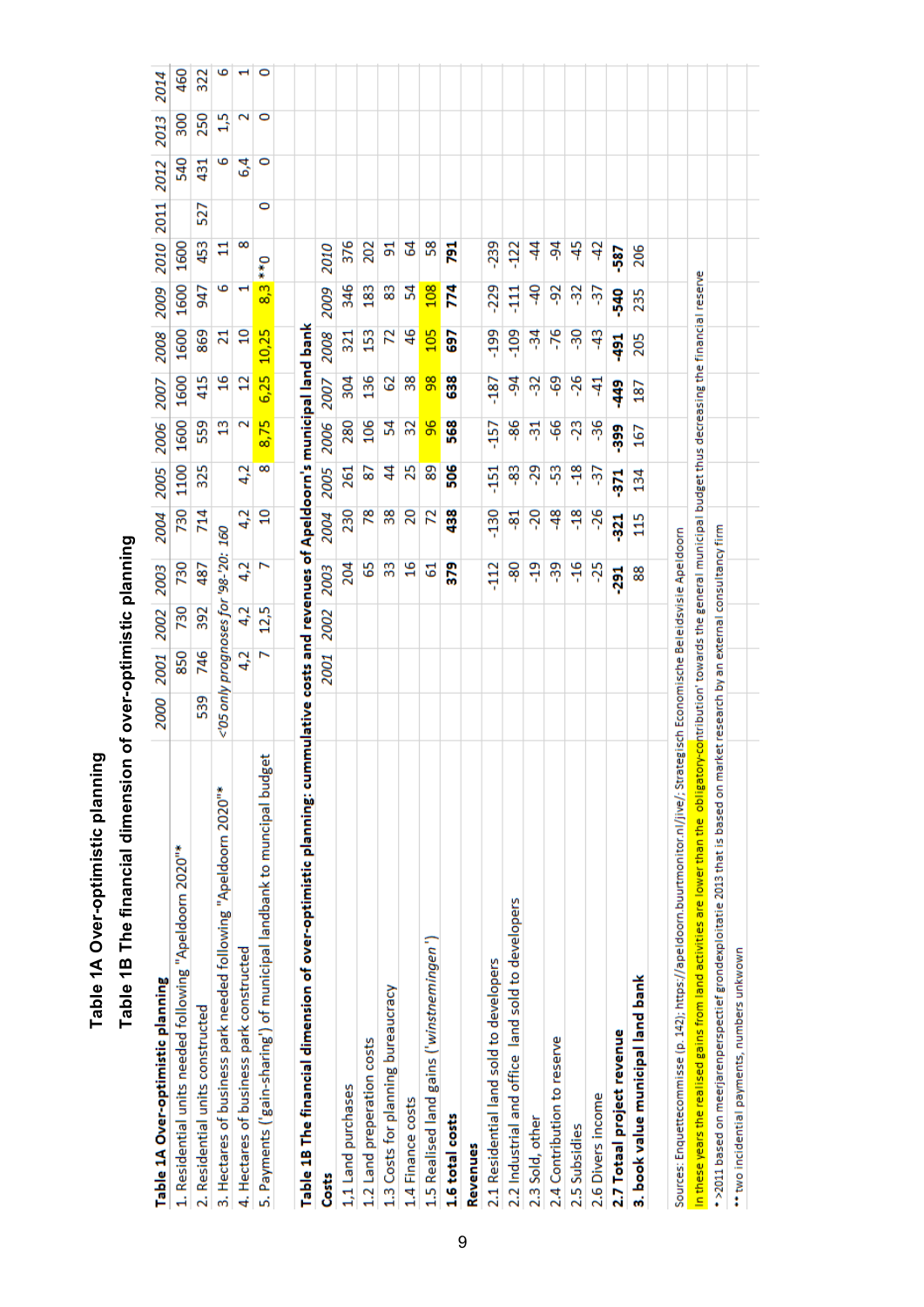The Municipal Land Bank was the key organization to realize these growth ambitions and capture land value increases. Apeldoorn's Urban Planning Department, in line with the practices of many other Dutch municipalities at the time (Buitelaar and Bregman, 2016; RFV, 2015), not only advised the city on planning affairs but also was responsible for achieving land gains through buying and selling developable land. The Land Bank is the entity through which the trades are administrated. Organizationally, it is a loose gathering of different project administrations; civil servants did not work directly for the Land Bank. This loose organizational structure combined with bureaucratic calculative practices functioned as "a commercial entity within a public house … that became increasingly dis-embedded from the regular bureaucratic organization" (Interview 7) and enabled over-optimistic growth ambitions to grow into excessive risk-taking through large municipal investments into land.

The land banking and development activities of Apeldoorn could be characterized by unprofessional land acquisition, unrealistic accounting and the neglect of risks (for details, see Van Loon, 2017). In addition, the Land Bank never increased its buffer of EUR 11.3 million, despite increasing its land holdings from EUR 88 million in 1999 to EUR 235 million in 2009. Aware of the profitable investments of the Land Bank, the Municipal Executive Board in 2006 started to demand a minimum annual income from the Land Bank to fund the entrepreneurial ambitions of its political programme of 2006–2010 (see table 1A.5). As general central government funding was labelled for the provision of local public services, the additional income from the Municipal Land Bank could be used to fund more entrepreneurial plans, such as municipal real estate projects like an indoor cycling stadium for international matches. Dissenting voices were ignored and the City Council did not investigate the land activities critically as it shared the Municipal Executive Board's optimism and entrepreneurial ambitions.

The City of Apeldoorn thus inflated a land development bubble that did not express developers' willingness to buy land but rather overly optimistic and risky municipal visions and calculative practices. Combined with the increasing debt of the City as a result of executing other expensive municipal real estate projects (sports arena, a museum, new schools), it brought the City to its knees when in 2010 the Province of Gelderland forced the Municipal Executive Board to adopt more realistic zoning plans. Severely lowering the planning capacity meant that estimated future profits became losses. This devaluation of municipal land holdings and non-developed land is clearly observable in Figure 1, dropping from EUR 293 million in 2009 to EUR 115 million in 2011. This tipped the municipal finances, which in turn forced the Province to step by imposing structural austerities on the City of about EUR 8–10 million annually in order to solve its deficit by 2022. The Municipal Executive Board eventually resigned, and Apeldoorn put its land banking activities on hold (Gemeente Apeldoorn, 2013), in order to protect municipal finance from financialized real estate markets.

The City of Apeldoorn's model of financialized urban governance, which tied the fate of the City to the rhythm of the real estate market, had failed. But in contrast to failed financialized cities in the US, an extensive inter-municipal financial solidarity system supervised by central state agencies and financed by state bank BNG "ringfenced" (Allen and Pryke, 2013) municipalities from interaction with "predatory finance" (Peck and Whiteside, 2016). BNG continues to lend to the City at the same low interest rates as it does to other municipalities, and most of the municipal budget still contributes towards managerial tasks (Gemeente Apeldoorn, 2016). Nevertheless,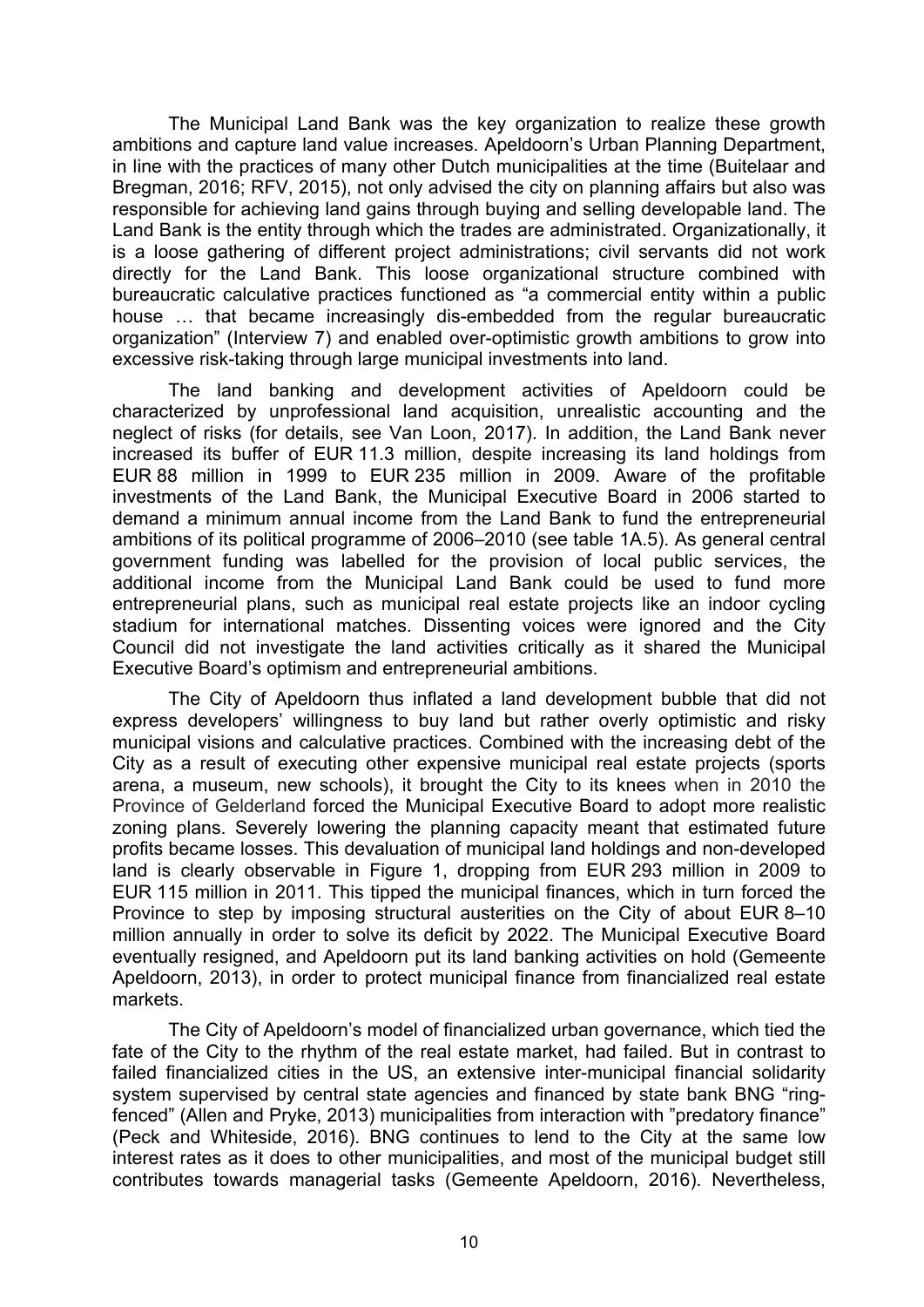

**Figure 1 Important developments on Apeldoorn's financial balance sheet (x 1,000 euro)**

in line with practices elsewhere (Aalbers et al., 2017; Ashton et al., 2016) the losses of Apeldoorn's highly speculative municipal entrepreneurialism were socialized through structural austerities on basic municipal services. In contrast to the US, financialization in the Dutch context does not relate to the increased dominance of financial actors but to the interplay between local politicians and civil servants, on the one hand, and landowners and private developers, on the other. In the Dutch case financialized practices offer opportunities for higher profits that could then be reinvested into entrepreneurial projects. Land banks, like the one in Apeldoorn, are primarily steered by the Municipal Executive Board (especially the Alderman of Urban Planning) and municipal managers with a highly entrepreneurial spirit. As a result, we witness a shift in urban planning from a means to provide public goods to a tool to extract financial profits for municipalities. Land banks, once a key instrument of Dutch managerial urban planning and governance, were transformed into financialized actors and instruments to realize entrepreneurial municipal goals.

#### **The entrepreneuralization of Flemish urban development**

#### *An entrepreneurial stance towards urban (re-)development*

Although Belgium (Flanders) and Netherlands can be situated in the same corporate welfare tradition, in the field of housing and urban and spatial planning they are substantially different. For more than a century, housing policies in Belgium have been geared towards promoting private homeownership in general and self-provision or "auto-construction" of houses in particular (cf. De Decker et al., 2005). This housing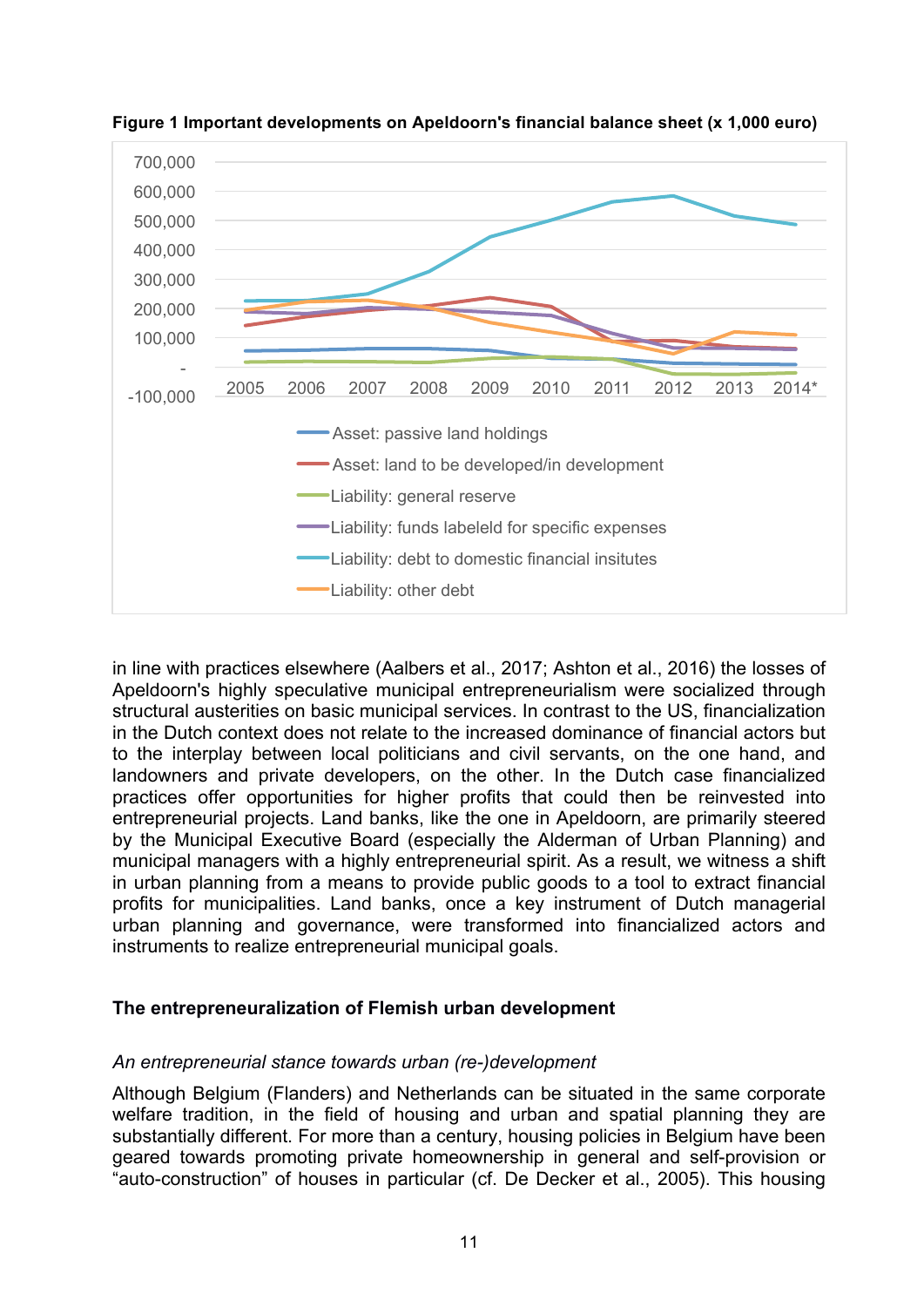preference was (and to an extent still is) supported by a weak urban planning policy that provided construction land as "an abundant consumable commodity" (Franzen and Halleux, 2004: 53) and a legitimate source of profit for landowners (often farmers). The location of activities was hardly the subject of policy clarifications or intense public debate, meaning that functions were allocated largely through the market and did not reflect concerns about what constitutes "good" planning practice. House prices followed an economic model based on a vast supply of land: the further away from the urban centre the cheaper the land became, resulting into a lot of "spatial waste", inefficiency, congestion and urban flight (Halleux et al., 2012). The long-time absence of any central state-led urban policy led to the worsening of persistent urban problems. Consequently, in Belgium – at least as far as housing and urban and spatial planning are concerned – there is only a weak managerial and welfare tradition.

Going against international tendencies towards urban entrepreneurialism, this historical laissez-faire mode of suburban development<sup>1</sup> was challenged by the development of "spatial structure planning" in the 1990s, which aimed to protect open space and locate new housing and other development mainly in towns and cities, combined with the gradual development of (social) urban policies from the 1980s onwards (De Decker et al., 2005). In the 1990s, Flemish urban policy took the form of territorial welfare policies in disadvantaged neighbourhoods (Moulaert and Nussbaumer, 2005). Despite this late and rather modest move towards welfare traditions in planning and housing policy, around the year 2000 Flemish urban policies started to shift towards a more entrepreneurial approach, focusing on "opportunities" rather than "problems" (Loopmans, 2007: 215). The allocation of financial resources is no longer based on the level of social problems but on population numbers. Local public welfare centres lost their central role, and the volume of resources dedicated to public services and the poor dropped significantly (Loopmans, 2004). Instead, attracting middle class residents to the city and improving "spatial quality" became the focus of Flemish urban policies.

In the context of this shift towards entrepreneurialism, two policy instruments are important (cf. Taşan-Kok, 2010). First, the 2003 Public Private Partnership Decree, which created a regulatory framework for PPP projects in the policy domains for which the Flemish government is responsible and the 2002 Decree, which made Flemish government financial support for urban renewal projects conditional on 30% private funding. Second, in 1995 (and further expanded in the Municipality Decree of 2005) municipalities were given the opportunity to set up autonomous municipal corporations (*Autonome Gemeentebedrijven,* hereafter AG). AGs are legally separate entities (with the municipality as sole shareholder) that can operate more flexibly than the city administration (e.g., spending money, recruiting personnel, etc.) and often acts at some distance of the democratic control of the City Council. Also, the consolidated balance sheets of AGs are excluded from supra-local supervision (Leroy, 2015). Most AGs deploy activities related to real estate (VVSG, 2017) and play a key role in larger urban real estate (re)developments. They advise the urban planning agency and function as real estate developers, by actively buying land/properties and (re)developing new properties or by participating, often with various other semi-state agencies, in PPP projects (Loopmans, 2008; Taşan-Kok, 2010).

 $1$  We prefer not to call this neoliberalism, since we see neoliberalism as a response to welfare regimes, with the aim to roll back welfare institutions. The weak development of welfare institutions in the field of housing and urban and spatial planning are better described as a liberal laissez-faire model.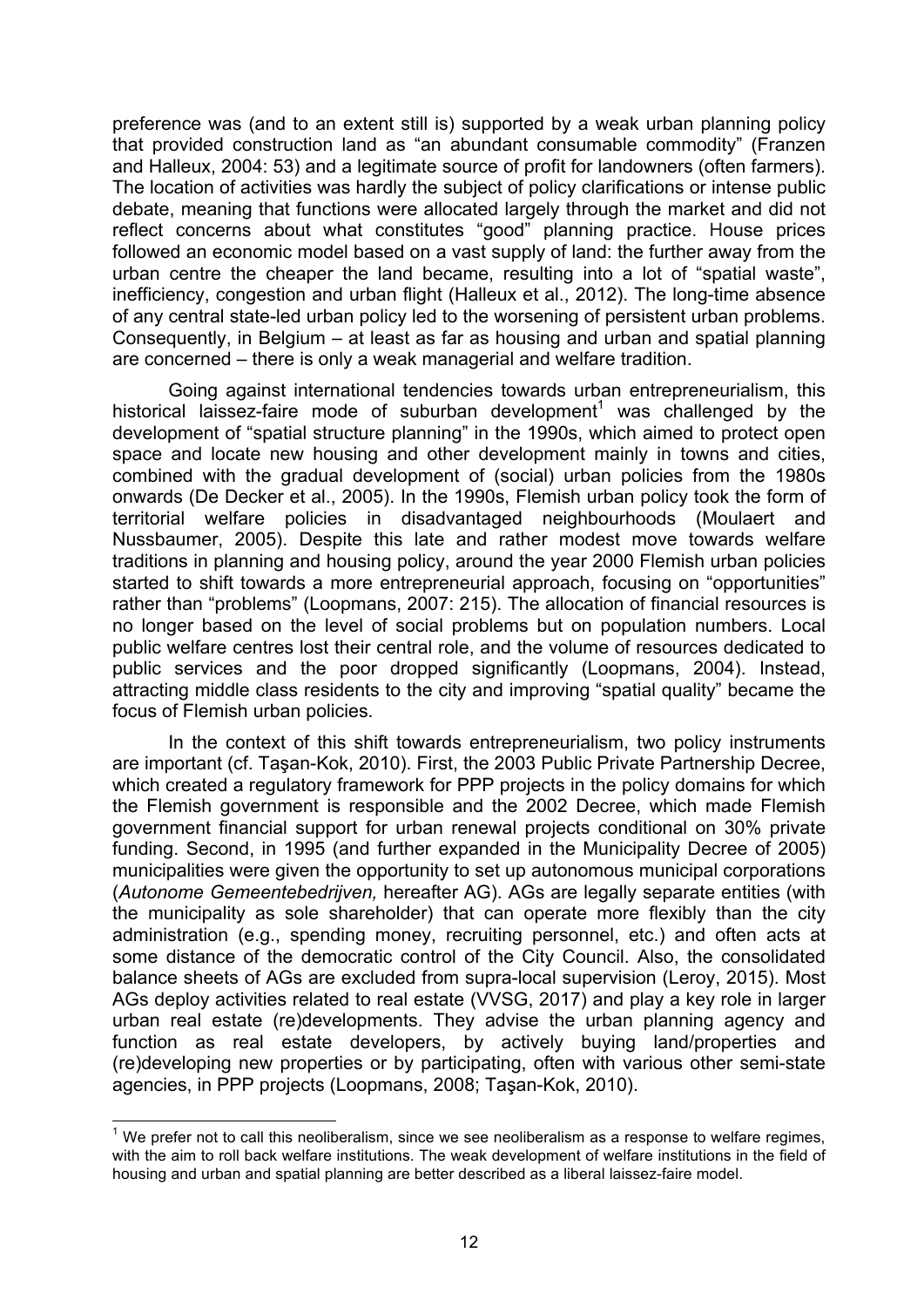Both PPP constructions and municipal real estate corporations have moved the decision-making process around urban development into a new, multi-actor and multiscalar – and therefore less transparent – institutional setting, increasing the power of a selective group of (semi-)private actors (primarily developers, investors and landowners) and the executive side of the political sphere (primarily mayors, aldermen, engineers, ministers). Although power constellations differ from project to project, in general, it means that urban development is managed by a technocratic elite that tends to focus more on competing for investments and well-off sections of the population, thereby becoming increasingly detached from the needs and preferences of large sections of the urban population (Block et al., 2012; Van Den Broeck, 2011; Debruyne et al., 2008). However, this process is geographically variegated; in larger Flemish cities, with a more profound history of social innovation, urban projects often still have meaningful social components (Loopmans, 2007).

This section indicates that in larger Flemish cities in particular a wide range of entrepreneurial tools is available to local politicians to steer urban (re)development, with the autonomous real estate corporation (AG) as the crucial instrument. But, it is unclear whether and how these entities connect municipal finance with local real estate markets. The next section tries to shed light on these connections by analysing one of the largest AGs: AG Vespa in Antwerp.

#### *A municipal instrument to steer urban development: AG Vespa*

Antwerp is the second largest city of Belgium (approximately 520,000 residents). The origination of Flemish urban policy and related funding streams in the 1980s and 1990s was welcomed by Antwerp, as it struggled with both persistent urban problems and high levels of debt that resulted in the continuous implementation of structural austerity policies. The European Union fund Urban I, which started in 1995, created an important "turning moment" towards more entrepreneurial urban development strategies (Novy et al., 2013). The EU forced state agencies into cooperation and professionalization, as it demanded an integrated approach towards neighbourhood revitalization and realization of urban projects within a relative brief time horizon. To realise these goals the City set up new municipal urban planning entities such as SOMA (Stadsontwikkelingsmaatschappij Antwerpen) and the Planningscel, which would pave the way for the establishment of the crucial municipal instruments for urban (re)development: AG Vespa in 2003 and AG Stadsplanning in 2009 (Van Den Broeck et al., 2015).

Until 2003 "[public] money was the engine of large urban development projects" (Interview 5), and the use of vehicles such as SOMA for the management of supralocal funding and the implementation of urban projects gave the Municipal Executive Board a lot of control over the governance of urban development. There was widespread consensus among both local government and urban planners that social goals should be the central focus, and funds primarily went to disadvantaged neighbourhoods. The institutional capacity that supported the turn towards an entrepreneurial form of governance was developed to pursue explicitly *social* urban renewal aims, but, as we will show below, in the 2000s it became the vehicle for fullfledged urban entrepreneurialism.

In 2003, the new social-democratic mayor Janssens made urban development the central focus of his policy programme, in an attempt to restore the pride of city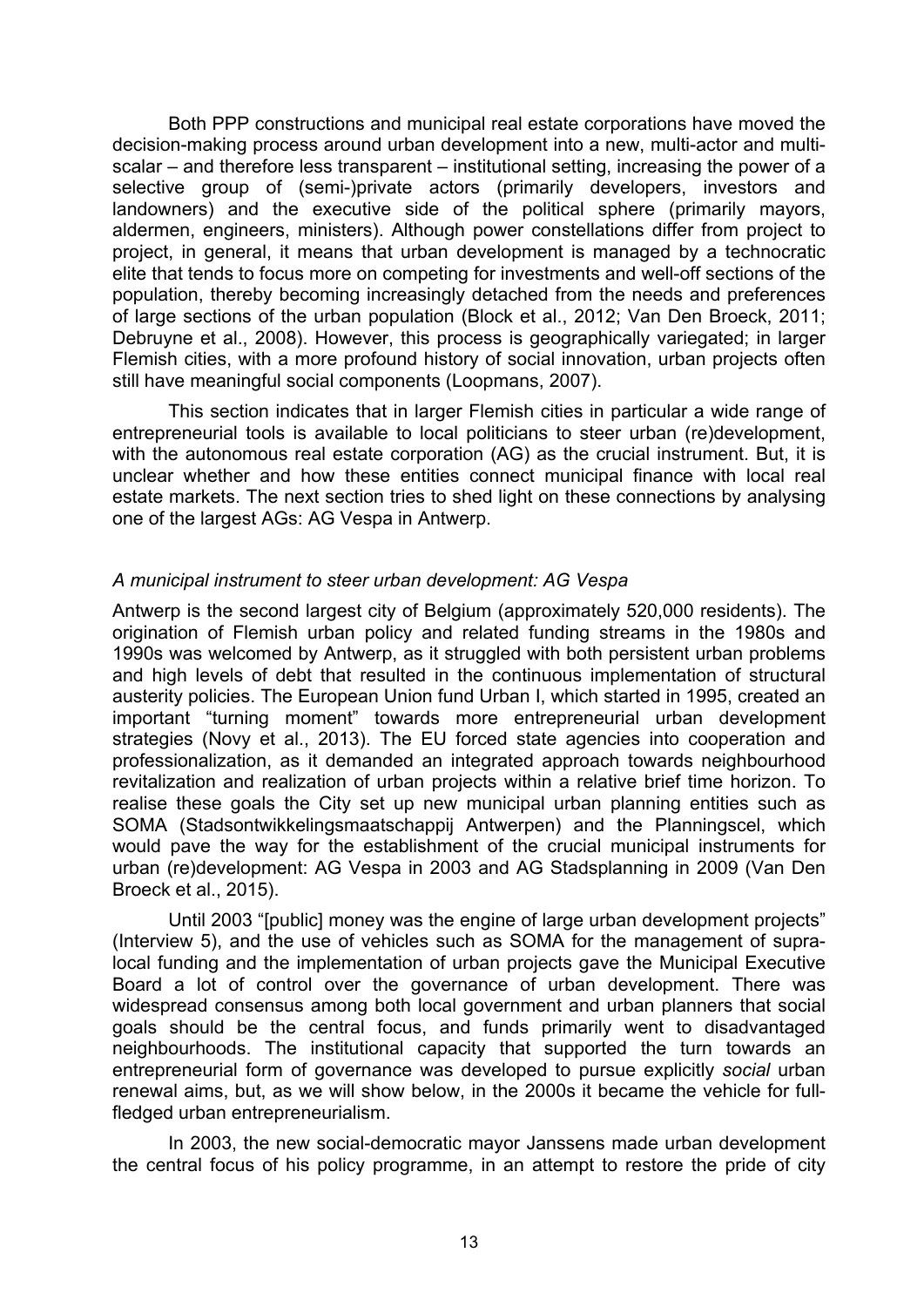residents, which had been undermined by two decades of negative discourses vigorously disseminated by the extreme-right party Vlaams Blok (Van Den Broeck et al., 2015), and attract a "more vital population" (Anciaux in Loopmans et al., 2010: 193), which refers to the competition with suburban areas for middle class residents. In order to do so, he avoided the big ideological debates that had polarized the Antwerp City Council and population for so long and adopted a pragmatic approach to urban governance – "getting things done" (Van Den Broeck et al., 2015). Supported by changes in supra-local urban policy, i.e. the aforementioned decrees encouraging PPP, and in supra-local funding, i.e. the shift from the more social urban renewal funding towards the more spatial development–oriented City Fund, the governance of urban development acquired more overt entrepreneurial characteristics, both in its aims and means. Testimony to this shift are the intensive use of city marketing campaigns, the adoption of a new public management approach (here referring to the adoption of private sector governance techniques) to urban governance (in response to the presumed ideological divisions "of the past"), the persistent stress on urban opportunities, and the role of the middle class in revitalising the city. Rather than focusing on urban social problems, the hiring of highly educated urban professionals to work on strategic urban projects and the (further) development of autonomous municipal corporations such as AG Vespa and AG Stadsplanning came to the fore. Still, this entrepreneurial approach was mixed with social-democratic elements, notably the important role of AG Stadsplanning and the City Architect (*stadsbouwmeester*) in balancing spatial quality and public interest considerations with the profitability concerns of real estate projects as well as the deliberate and strategic development of "land positions" by Vespa, aimed at increasing public negotiation power (Van Den Broeck et al., 2015). The latter reflects the rather late turn towards welfare concerns in spatial and urban planning (although often mixed up with middle class–oriented interpretations of spatial quality), resulting in a locally specific variety of urban entrepreneurialism.

When the social-democratic mayor Janssens lost the 2012 elections and a new right-wing city council was established, it was precisely the institutions playing this balancing role that were targeted. The new responsible alderman preferred direct, close and supportive relationships with private real estate developers and questioned the welfare role of urban planning in embedding private real estate interests and actions in public policy strategies. The City Architect quit his job because of diverging visions and lack of cooperation, and the strategic urban planning unit AG Stadsplanning, which had focused on spatial quality, was closed and most of its staff was integrated into the autonomous municipal real estate company AG Vespa. According to several interviewees, this moved the decision-making process on urban development into the "backrooms" and privileged private real estate interests:

In the past, the private contribution to public space was first negotiated by AG Vespa/AG Stadsplanning and then accepted by politicians. Nowadays, these negotiations take place between private developers and politicians in restaurants. So, that is a different procedure in which private interests are more powerful. On the other hand, private actors also help to bring back private capital into the city. It is another question whether the projects they finance benefit the city. (Interview BE5)

The remainder of this section sheds light on how AG Vespa is connected to municipal finance and Antwerp's real estate market by discussing AG Vespa's history and crucial financial elements displayed in figures 2 and 3.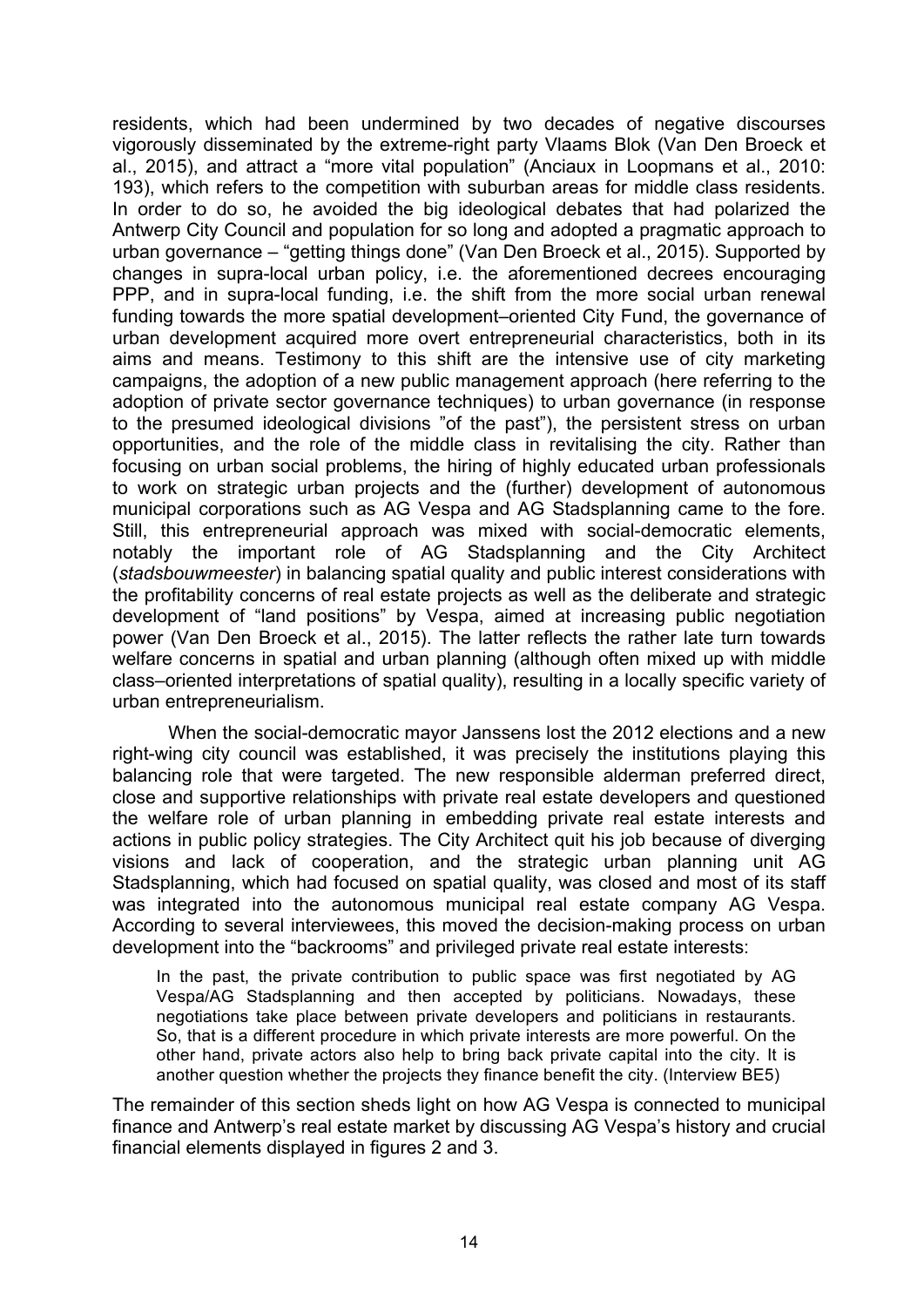

**Figure 2 AG Vespa Crucial income and expenditures (in million euro)**

Source; Annual Reports AG Vespa



**Figure 3 AG Vespa's largest assets and liabilities (in million euro)**

Source; Annual Reports AG Vespa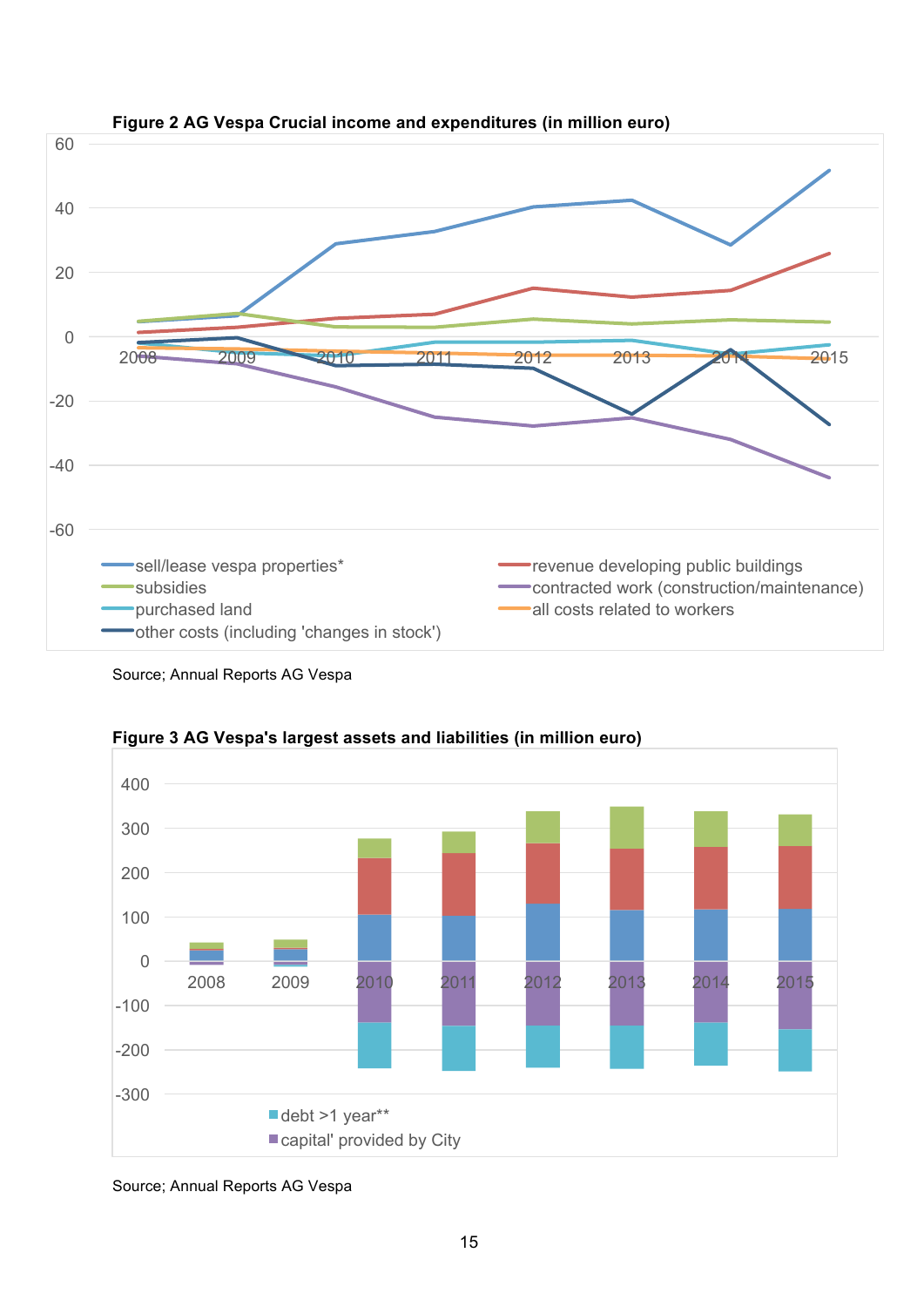Under the integrated approach required under the urban programmes, actively buying, (re)developing and selling properties was extremely difficult within the regular City administration (Interviews). In 1992, the city council established the non-profit association SOMA to manage supra-local funds, implement urban projects and buy properties. In 2003, SOMA was abolished and part of it was merged with the city's Office of Patrimony and Real Estate to form AG Vespa. One of its important tasks was to actively (re)develop residential units (398, between 2003 and 2013) and public buildings (17 in the same period) in deprived neighbourhoods, comprising the bulk of AG Vespa income and expenses (see figure 2). The aim was to upgrade specific key properties through high-quality architecture and to sell them (often at a loss) to highincome groups to upgrade disadvantaged neighbourhoods (Loopmans, 2008), through so-called urban acupuncture (De Ridder, 2015: 45).

AG Vespa concentrated the municipal real estate expertise within a professional organization to smoothen the urban planning process, making it more attractive for private actors to participate in urban development (Taşan-Kok, 2010). Because of its separate legal status as an autonomous municipal company, it does not have to obey civil servant labour contracts, enabling a more flexible recruitment policy. It also allowed AGs "to pursue the goals of the organization rather than the City Council agreement" (Interview 3). In this respect, especially the transfer of municipal properties, the related loan and the valuation of these properties put AG Vespa in a more powerful position.

The use of autonomous municipal companies enables municipalities to become active on land markets. AG Vespa bought EUR 25.5 million of land for development projects in the 2008–2015 period (see figure 2). Still, land holdings are relatively small compared to the large property portfolio of AG Vespa, as in 2010 (see figure 3) the municipality transferred many properties to the AG with the specific aim to "activate and optimize the City's real estate portfolio by improving letting conditions or improving sales revenues and speeding up both processes as the City needed money for its austerities" (Interview BE1, manager at the financial department of the City of Antwerp). The properties were valued at EUR 129 million by AG Vespa (AG Vespa, 2011), but the valuation "took place on the basis of rough estimations: one estimation was more detailed than the other … but, for other properties, we have to conclude that they miss-estimated the values" (Interview BE3). The transfer included a special loan of EUR 100 million that had to be repaid from income generated through property sales. The transfer also required a minimum pay-out of AG Vespa to the City of Antwerp, set at EUR 8–10 million annually between 2010 and 2014, and at EUR 4.5 million from 2015 onwards – much lower than the realised income from rental/sale (see figure 3).

As figure 3 illustrates, this transfer created a sizeable balance sheet increasing the power of AG Vespa vis-à-vis private real estate actors but also within the City of Antwerp. It made the City more vulnerable to downturns in Antwerp's real estate market, for instance, when projected sales prices would be lower than expected. However, in contrast to the Netherlands, Belgian real estate prices have increased steadily since the 1990s (Van Loon, 2017). Moreover, continuously rising real estate prices masked the lack of a sophisticated framework to protect Antwerp's municipal finance from real estate market risks. Nevertheless, most liabilities (see figure 3) consist of internal loans/capital provision to optimize fiscal arrangements between AG Vespa and the City. On the asset side, the treasury is invested in a mixture of deposits, bonds and saving accounts, creating some financial risks.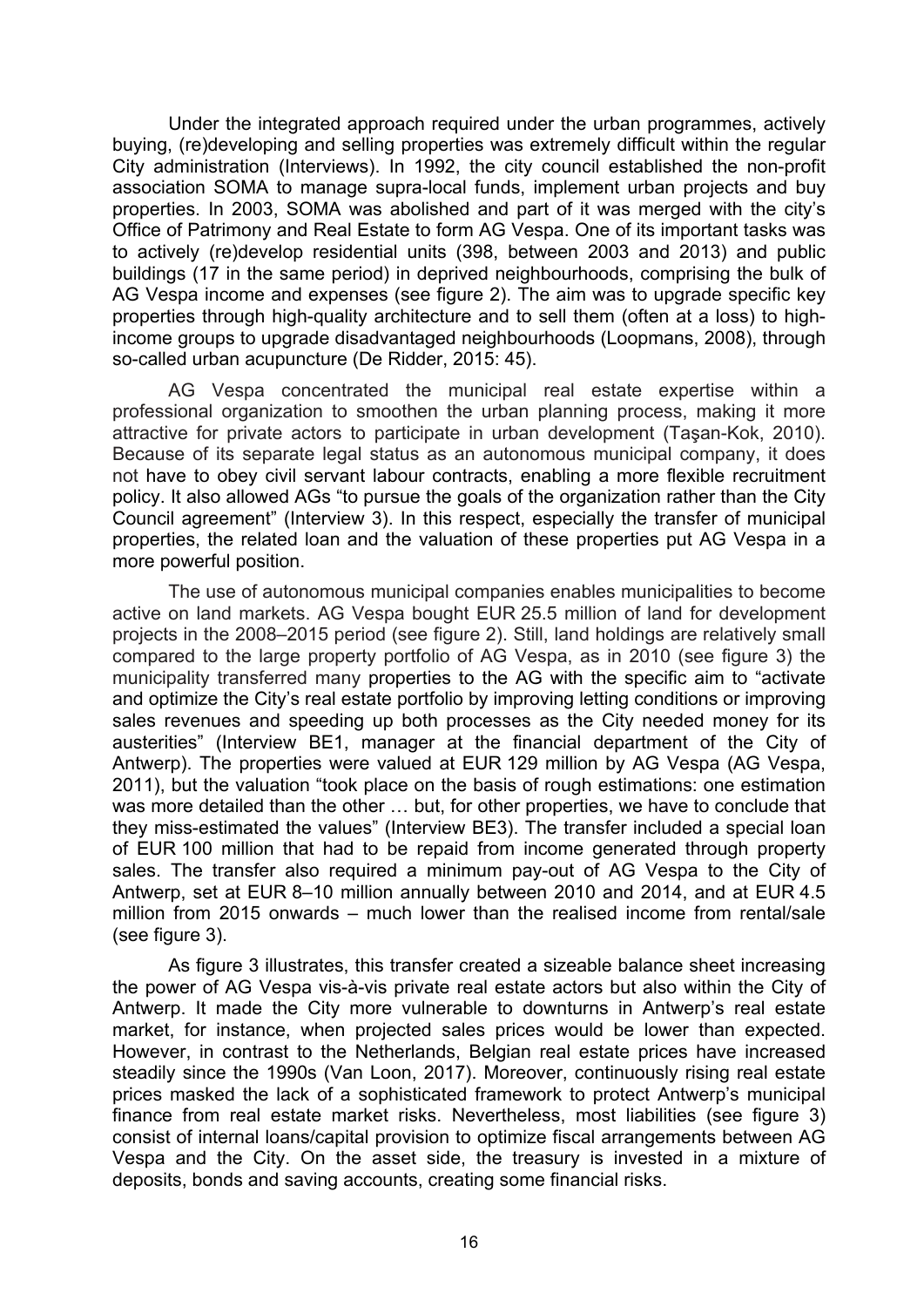## **Discussion and Conclusion**

It would be a mistake to ignore that a large part of what municipal governments in the Netherlands and Flanders are doing today still revolves around public service provision in the tradition of urban managerialism (cf. Engelen et al., 2016). However, looking at a policy domain in which municipalities in both countries have considerable influence, namely urban development, this paper shows that while the dominant paradigms on globalization, European integration and financialization suggest that cities become increasingly dependent on global capitalism, Flemish and Dutch cities mostly adopted pro-growth policies with the aim of attracting primarily *domestic* flows of investments and more well-off sections of the population. In this pursuit, Dutch municipalities were ring-fenced through national regulation that prohibited financing their growing real estate ambitions through global capital markets. Flemish municipalities experienced fewer restrictions to interact with global finance; however, the autonomous municipal real estate corporations are closely interwoven with local budgets and primarily use supra-local government funds for funding.

Consequently, direct influence by financial actors on urban governance is largely absent in both countries. Nevertheless, crucial municipal instruments were invented – in the Dutch case, reinvented – to move the decision-making process around urban development into the realm of semi-public and private actors that prioritized entrepreneurial goals over the provision of public goods. The integration of these instruments, the Dutch municipal land banks and the Flemish municipal real estate corporations, can be seen as the systematic local reproduction of neoliberal urban policy tools that prioritize more market-oriented solutions. The active use of these neoliberal urban development policy instruments turns municipalities into active players on local real estate markets, thereby connecting the risks of financialized real estate markets to municipal finance. As considerable parts of municipal budgets have become allocated to investments in local real estate markets (see figures 1 to 3), real estate risks can become excessive because these organizations have a bureaucratic perspective that neglects essential features of real estate markets, for instance, lacking a sophisticated risk management strategy.

Analysing the specificity of both cases enables us to discuss two variegated, European forms of financialized and entrepreneurial urban governance around urban development. Dutch urban governance around urban development has experienced similar stimuli to financialize as in the United States, such as debt-fuelled real estate bubbles and a discourse emphasizing the exchange value of land. However, and crucially different, as Dutch municipalities are to a high degree ring-fenced from interaction with financial actors, wholesale US-style financialization of urban governance has been impossible. Also, enduring institutional frameworks based on inter-municipal financial solidarity still offer an "infrastructural baseline that mitigate[s] the sharpest edges of uneven development" (Kirkpatrick, 2016: 48).

Nevertheless, Dutch municipalities adopted an urban development model in which they used municipal land banks to purchase large land holdings and their planning authorities to re-zone especially agricultural land into more profitable uses. In the Netherlands, a managerial instrument  $-$  the land bank  $-$  was turned into a financialized instrument of entrepreneurial urban growth policies. Indeed, financialized urbanism is not a new phase *of* (or *following*) entrepreneurial urbanism, but rather the means through which entrepreneurial urbanism was enabled in the first place. Consequently, instead of tempering the euphoria within real estate markets, state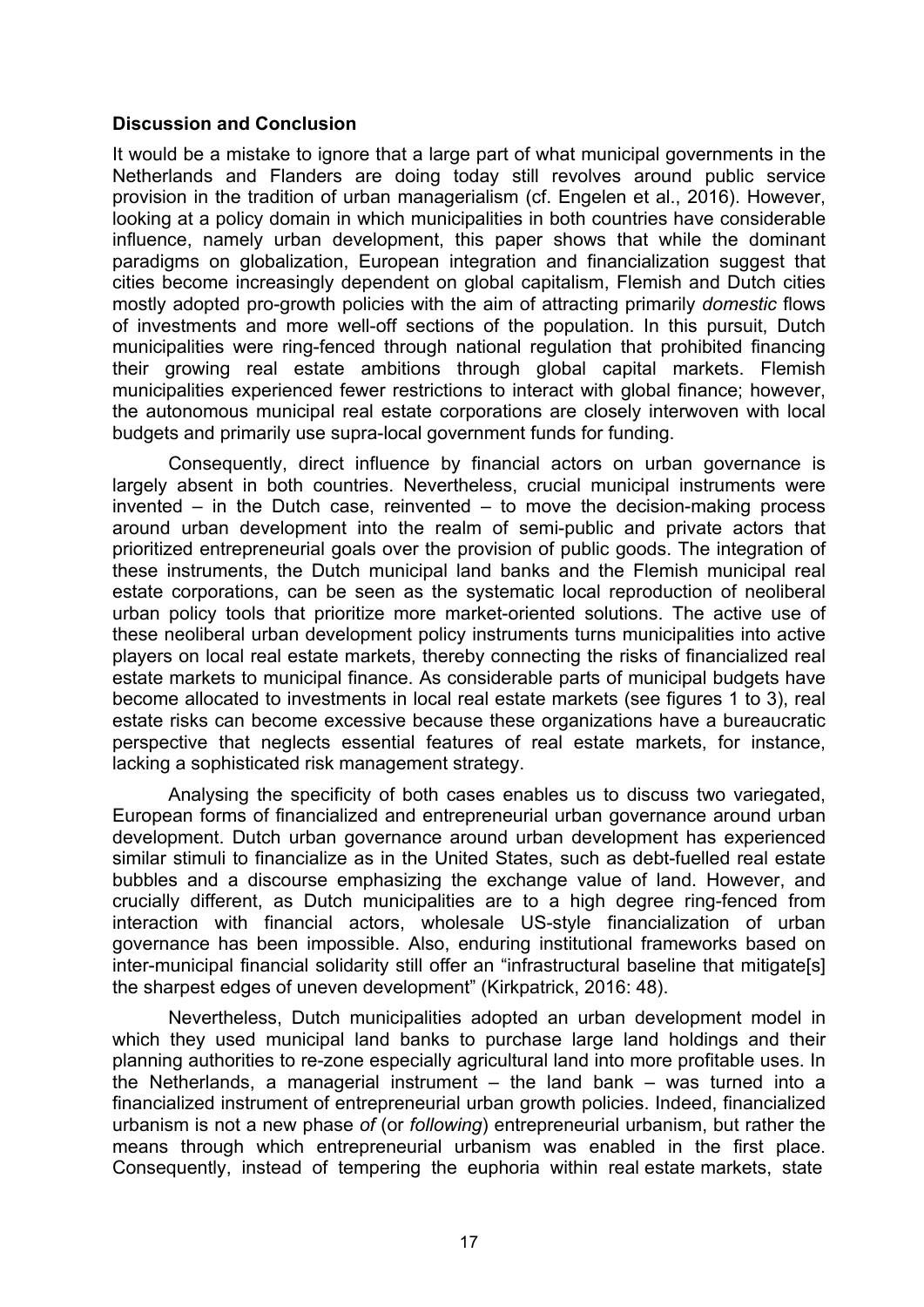## **Table 2 Variegated municipal instruments for steering urban development**

| <b>Characteristics</b>                                            | <b>Antwerp</b>                                                                                                 | Apeldoorn                                                                                                                                                                                                                                |
|-------------------------------------------------------------------|----------------------------------------------------------------------------------------------------------------|------------------------------------------------------------------------------------------------------------------------------------------------------------------------------------------------------------------------------------------|
| Municipal expertise in real<br>estate markets/finance             | low                                                                                                            | low                                                                                                                                                                                                                                      |
| Name of instrument                                                | <b>AG Vespa</b><br>(autonomous municipal<br>corporation)                                                       | Grondbedrijf<br>(municipal land bank)                                                                                                                                                                                                    |
| Debt related to municipal real<br>estate activities               | (very) low                                                                                                     | high                                                                                                                                                                                                                                     |
| Supra-local supervision of<br>instrument                          | low                                                                                                            | low                                                                                                                                                                                                                                      |
| <b>Power of Municipal Executive</b><br><b>Board on instrument</b> | high                                                                                                           | high                                                                                                                                                                                                                                     |
| Democratic control through<br><b>City Council</b>                 | low                                                                                                            | low                                                                                                                                                                                                                                      |
| Openness to cooperate with<br>private real estate actors          | high                                                                                                           | high                                                                                                                                                                                                                                     |
| Obligatory contribution to<br>general municipal finances          | • Yes, but<br>considerably lower<br>than total real estate<br>revenues<br>• No pressure to<br>increase profits | • Yes, first in line with<br>real estate revenues;<br>later higher than<br>revenues<br>• Pressure to increase<br>profits                                                                                                                 |
| Internal loans to entity                                          | Considerable                                                                                                   | Considerable, with<br>interest margins for<br>general municipal budget                                                                                                                                                                   |
| <b>Main activities</b>                                            | Asset management<br>٠<br>Project management<br>• Urban acupuncture                                             | • Land speculation<br>• Urban planning<br>• Profit-generation to<br>fund prestige projects                                                                                                                                               |
| Risk management system                                            | Absent                                                                                                         | Only created after major<br>losses in 2010                                                                                                                                                                                               |
| Local real estate prices                                          | Continuously rising                                                                                            | Rising until 2010, then<br>decreasing                                                                                                                                                                                                    |
| <b>Shared outcomes</b>                                            |                                                                                                                | Instruments connect municipal finance to local real<br>estate markets and enable profits (and losses)<br>from rising (and falling) real estate prices<br>Instruments open up possibilities for closer<br>cooperation with private actors |
|                                                                   | Instruments create a realm for bureaucratic<br>calculative practices related to real estate finance            |                                                                                                                                                                                                                                          |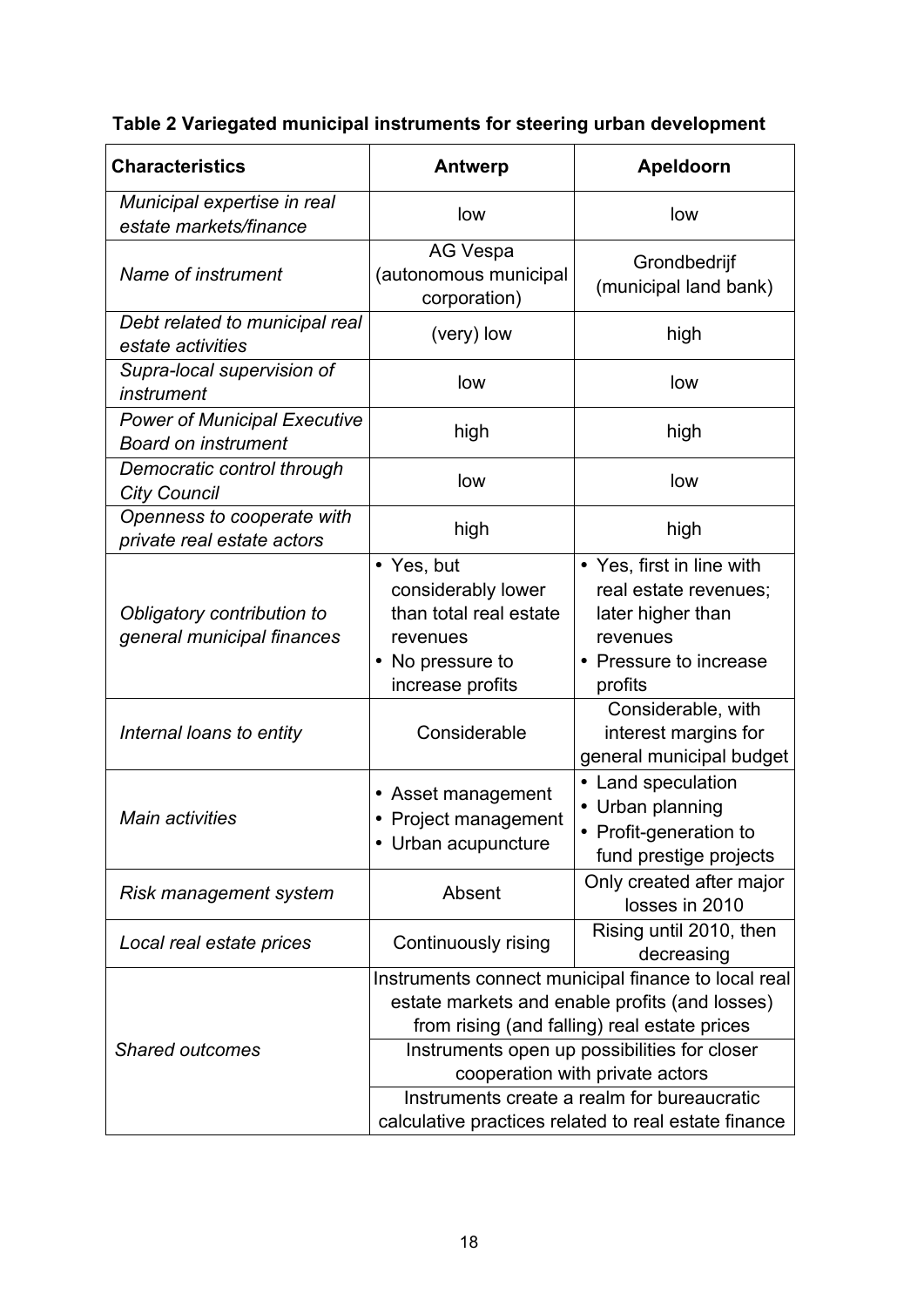agencies have made rising land and real estate prices a policy priority. (Semi-)public and private actors have collectively embraced an economic growth model based on excessive real estate debt creation in which the production of new real estate was a crucial element. Once the Dutch real estate bubble burst, the most speculative municipalities had to implement rigid austerity policies to balance their budgets. The costs of land speculation by highly entrepreneurial municipal land banks were socialized through structural austerities on basic local public services. Nonetheless, cheap finance from a state bank and supervision from supra-local state agencies sheltered municipalities from bankruptcy.

The Netherlands offers empirical evidence of a European variegation of the financialization of urban governance related to urban (re)development. In line with the Spanish case (Coq-Huelva, 2013), financializing European urban governance is about pro-growth local governments actively adopting bureaucratic calculative practices and planning overly optimistically to profit from financialized real estate markets. The situation is different from the United States, where financial actors capture urban governance. Consequently, the research agenda should not be as Peck and Whiteside (2016: 4) suggest, to research how financial actors through "intermediation, instrumentalization, institutionalization and intensification" *capture* urban governance. Instead, European, and perhaps also other, studies on the financialization of urban governance should revolve around the ways in which municipalities *use* specific instruments and related calculative practices to connect their finances to financialized real estate markets (cf. Ashton et al., 2016).

Flemish municipalities, with a long history of financial autonomy and a lax attitude towards urban planning, turned private landowners and construction firms into the prime producers of ever expanding sprawl. Only in the late 1980s and 1990s, a modest turn towards welfare modes of urban and spatial planning took place, aiming to embed private real estate interests and strategies into public policy concerns with spatial quality. Consequently, the rise of more entrepreneurial modes of urban development in the 1990s has a very ambiguous character, with the first wave of state-supported urban (re)development being entrepreneurial in form but distinctively social in nature (Christiaens et al., 2007; Moulaert and Nussbaumer, 2005).

From the late 1990s onwards the governance of urban development in Antwerp took a more entrepreneurial turn and built further on the institutional legacy of the previous period of social urban renewal. Urban institutions originally established to manage supra-local funds and to provide the executive part of the local government with more autonomy to develop and implement strategic urban projects were turned into autonomous municipal real estate corporations in the early 2000s. In larger cities they became crucial vehicles for steering urban (re)development. Combined with PPP constructions this development not only connected municipal finance closely with local real estate markets, but also moved the decision-making process away from the democratic control of elected City Councils. Still, at least during the period of socialdemocratic rule, several institutions remained in place, most notably the autonomous municipal company AG Stadsplanning and the City Architect. They served to balance private and public real estate interests with the wider public interest, especially in relation to "spatial quality". As Flemish real estate values have enjoyed a continuous upward trend since the early 1990s, it is difficult to see excessive risk-taking place. However, elements such as sophisticated risk management and basic information about valuation and market developments are still largely absent in these autonomous municipal corporations.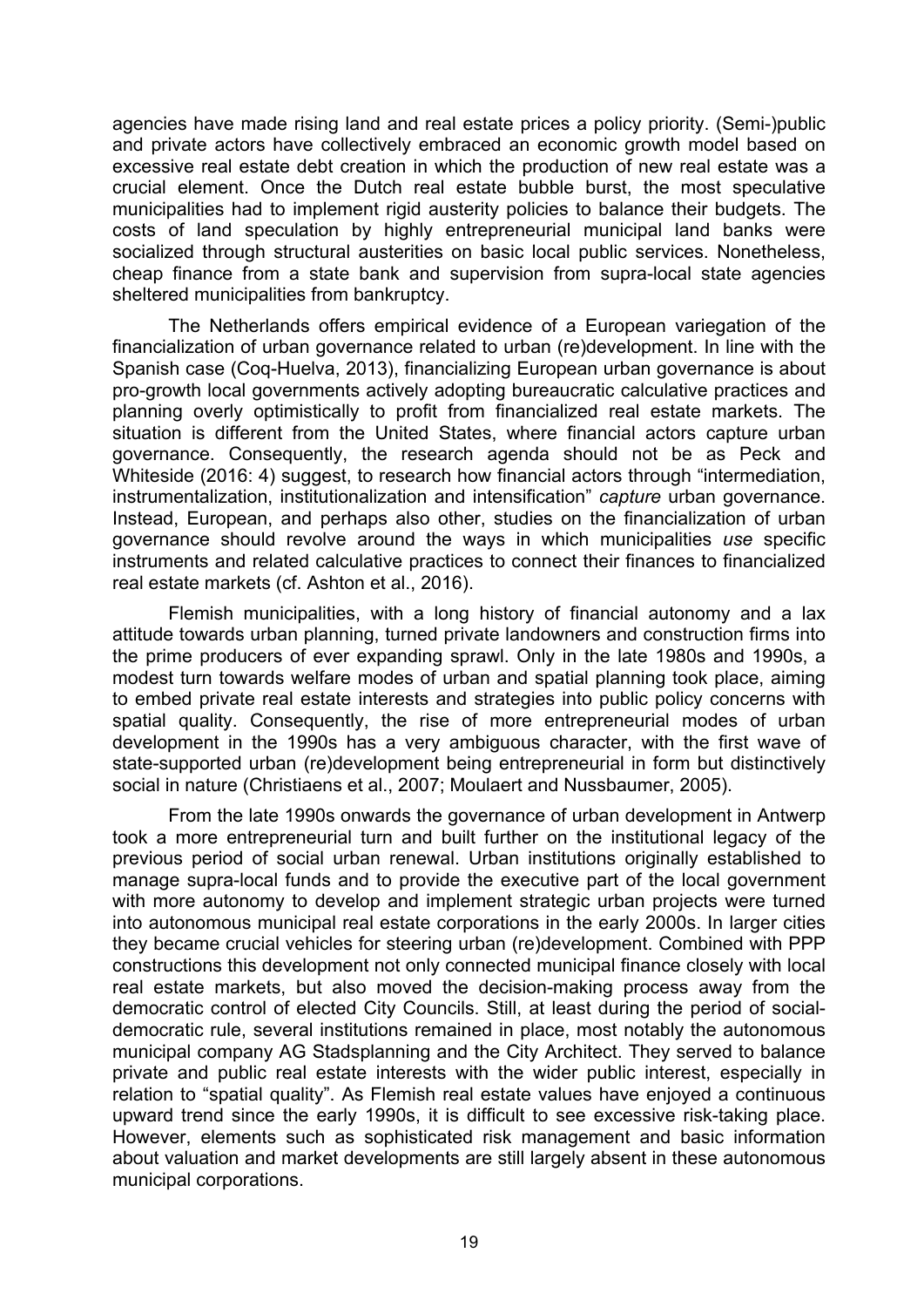Flemish entrepreneurialism partially resembles practices observed in the United States during the 1980s and 1990s, with similar growth coalitions and opaqueness around decision-making procedures. This finding opens up future investigations into the temporality of dominant trends within urban governance elsewhere in Europe: why did the US model, and to a lesser extent the Dutch model, evolve from an entrepreneurial mode into a financialized mode, while in Flanders entrepreneurialism remains dominant? Furthermore, we need to understand how instruments developed under managerial rule, such as the Dutch municipal land banks, or developed to take a managerial turn in a largely laissez-faire model, such as the Flemish autonomous municipal corporations, can be turned into either a financialized vehicle that enables entrepreneurial urbanism (Netherlands) or a more straightforward instrument of entrepreneurial urbanism (Flanders).

#### **References**

- Aalbers, MB (eds) (2012) *Subprime Cities The Political Economy of Mortgage Markets*, Oxford, Willey-Blackwell.
- Aalbers MB (2013) Debate on Neoliberalism in and after the Neoliberal Crisis. *International Journal of Urban and Regional Research*, 37(3): 1053–1057.
- Aalbers MB (2017a) Corporate Financialization. In Richardson D, Castree C, Goodchild MF, Kobayashi AL and Marston R (eds) *The International Encyclopedia of Geography: People, the Earth, Environment, and Technology*, Oxford, Wiley.
- Aalbers MB (2017b) The pre-histories of neoliberal urbanism in the United States. In: Pinson G and Journel CM (eds) *Debating the Neoliberal City*. London: Routledge, 96-118.
- Aalbers MB, Van Loon J and Fernandez R (2017) The Financialization of a Social Housing Provider. *International Journal of Urban and Regional Research* 41(4): 572-587.
- AG VESPA (2011) *Vastgoeddochter van de Stad*. Available at: http://www.agvespa.be/nieuws/vooruitgangsrapport-2010
- Allen J and Pryke M (2013) Financialising Household Water: Thames Water, MEIF, and " Ring-Fenced " Politics. *Cambridge Journal of Regions, Economy and Society* 6(3): 419– 439.
- Ashton P, Doussard M and Weber R (2016) Reconstituting the State: City Powers and Exposures in Chicago's Infrastructure Leases. *Urban Studies* 53(7): 1384–1400.
- Block T, Steyvers K, Oosterlynck, S, et al. (2012) When Strategic Plans Fail to Lead. A Complexity Acknowledging Perspective on Decision-Making in Urban Development Projects—The Case of Kortrijk (Belgium). *European Planning Studies* 20(6): 981–997.
- Brenner N (2004) Urban Governance and the Production of New State Spaces in Western Europe, 1960–2000. *Review of International Political Economy* 11(3): 447–488.
- Brenner N, Peck, J and Theodore N (2010) Variegated Neoliberalization: Geographies, Modalities, Pathways. *Global Networks* 10(2): 182–222.
- Brenner N and Theodore N (2002) Cities and the Geographies of "Actually Existing Neoliberalism". *Antipode* 34(3): 350–379.
- Broeck J Van Den, Vermeulen P, Oosterlynck S, et al. (2015) *Antwerpen, Herwonnen Stad?* Anwerp: Die Keure.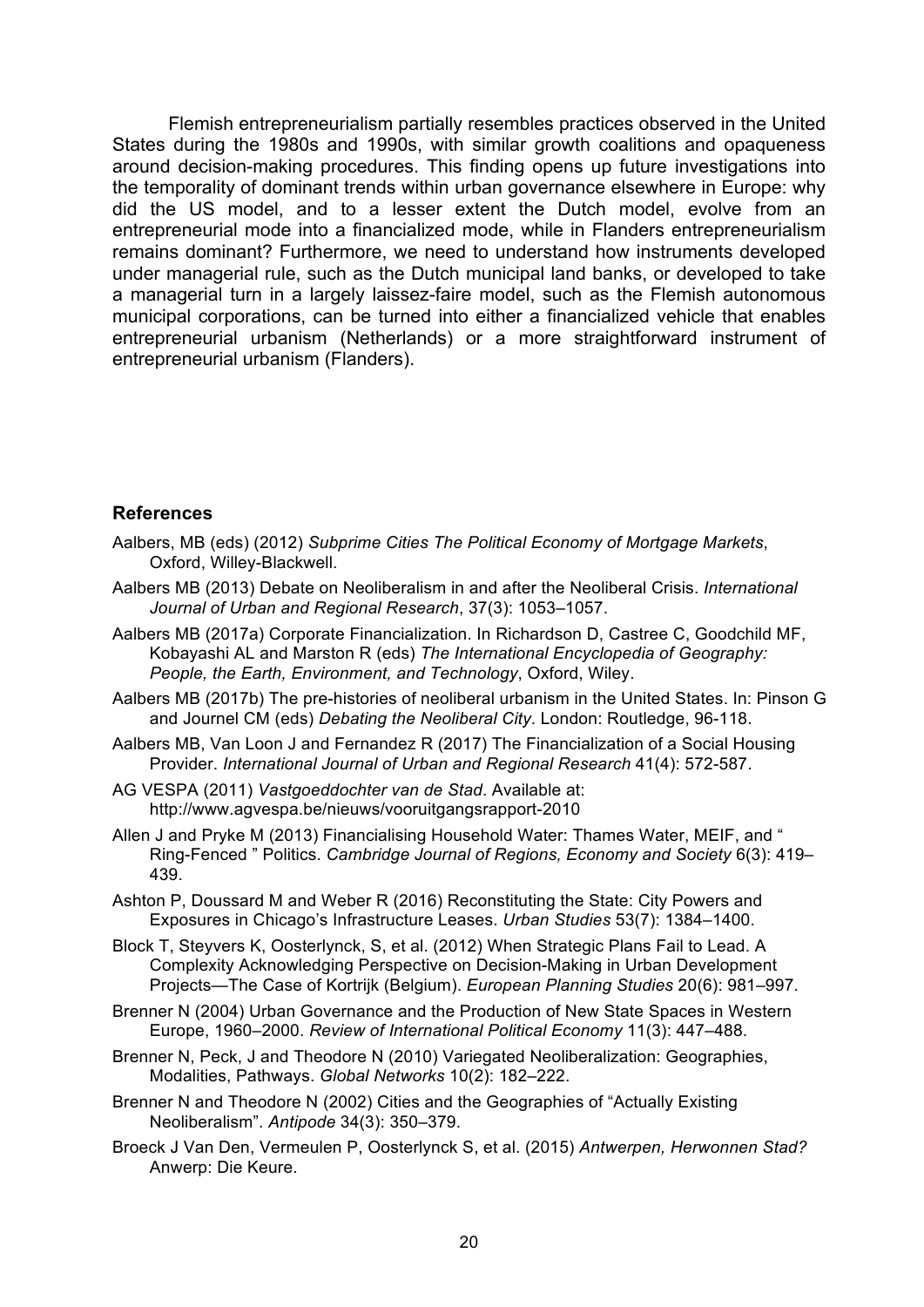- Broeck P Van Den (2011) Limits to Social Innovation. Shifts in Flemish Strategic Projects towards Market Oriented Approaches. *Belgeo* 1(2): 75-88.
- Buitelaar E and Bregman A (2016) Dutch Land Development Institutions in the Face of Crisis: Trembling Pillars in the Planners' Paradise. *European Planning Studies* 24(7): 1281- 1294.
- Christiaens E Moulaert F and Bosmans B (2007) The End of Social Innovation in Urban Development Strategies?: The Case of Antwerp and the Neighbourhood Development Association `Bom'. *European Urban and Regional Studies* 14(3): 238–251.
- Coq-Huelva D (2013) Urbanisation and Financialisation in the Context of a Rescaling State: The Case of Spain. *Antipode* 45(5): 1213–1231.
- Cox KR (2010) The Problem of Metropolitan Governance and the Politics of Scale. *Regional Studies* 44: 215–227.
- Crouch C and Le Galès P (2012) Cities as National Champions? *Journal of European Public Policy* 19(3): 405–419.
- Debruyne P, Oosterlynck S and Block T (2008) Sociale Innovatie Als Basis Voor Stadsontwikkeling? Grootschalige Stadsprojecten versus Sociale Stadsvernieuwing in Gent. *Ruimte en Planning*, 3, 18–33.
- De Decker P, Kesteloot, C., De Maesschalck, F. and Vranken, J. (2005) 'Revitalizing the City in an Anti-Urban Context: Extreme Right and the Rise of Urban Policies in Flanders, Belgium'. *International Journal of Urban and Regional Research* 29(1): 152–171.
- Doucet B (2013) Variations of the Entrepreneurial City: Goals, Roles and Visions in Rotterdam's Kop van Zuid and the Glasgow Harbour Megaprojects. *International Journal of Urban and Regional Research* 37(6): 2035–2051.
- Engelen EE, Froud J, Johal S, et al. (2016) How Cities Work: A Policy Agenda for the Grounded City. *CRESC Working Paper Series* 141: 1-31.
- Enquetecommissie Grondbedrijf (2012) *De Grond Wordt Duur Betaald: Raadsonderzoek Naar Het Grondbedrijf in de Gemeente Apeldoorn*. Den Haag: Opmeer Drukkerij BV.
- Epsing-Andersen G (1990) *The three worlds of welfare capitalism.* Oxford: Wiley.
- Flyvbjerg B (2006) Five Misunderstandings About Case-Study Research. *Qualitative Inquiry* 12: 219–245.
- Franzen MF and Halleux JM (2004) *European Cities: Dynamics Insights on Outskirts*.
- Le Galès P (2016) Neoliberalism and Urban Change: Stretching a Good Idea Too Far? *Territory, Politics, Governance* 4: 154–172.
- Gemeente Apeldoorn (2001) *Strategische Economische Beleidsvisie Apeldoorn 2000-2020: Apeldoorn Economisch Aantrekkelijk*.
- Gemeente Apeldoorn (2013) *Nota Grondbeleid 2013 Versteviging van fundamenten onder turbulente omstandigheden*. Apeldoorn: Gemeente Apeldoorn.
- Gemeente Apeldoorn (2016) Jaarstukken 2015. Accessed at: www.apeldoorn.nl/ter/politiekenorganisatie/Beleid-en-financien/Beleid-en-financien-Jaarverslag.html
- Gerring J (2007) *Case Study Research: Principles and Practices.* Cambridge, Cambridge University Press.
- Gonzalez S and Oosterlynck S (2014) Crisis and Resilience in a Finance-Led City: Effects of the Global Financial Crisis in Leeds. *Urban Studies* 51(15): 3164–3179.
- Guironnet A, Attuyer K and Halbert L (2016) Building Cities on Financial Assets: The Financialisation of Property Markets and Its Implications for City Governments in the Paris City-Region. *Urban Studies* 53(7): 1442–1464.
- Hajer M and Zonneveld W (2000) Urban planning in the Network Society-Rethinking the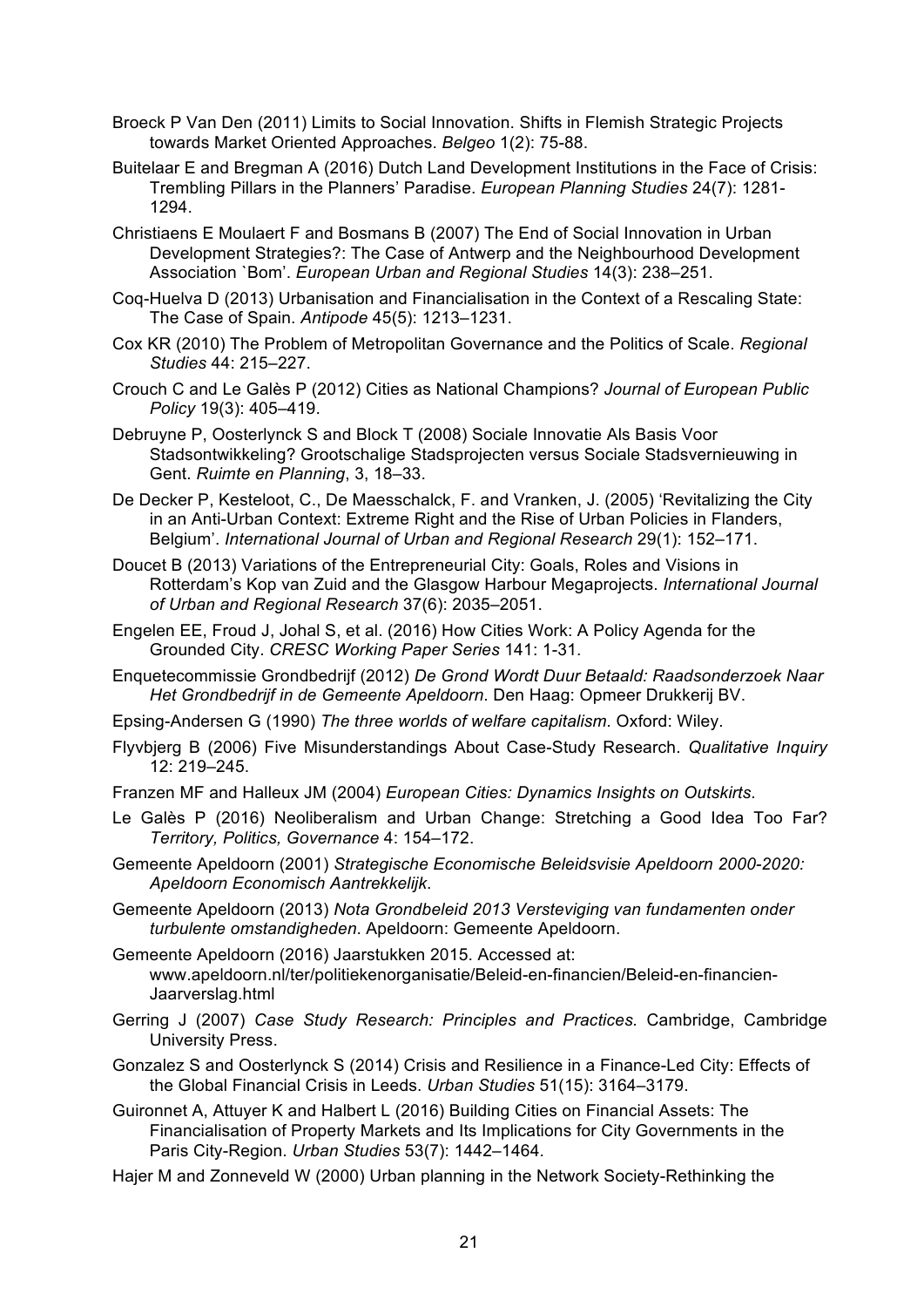Principles of Planning in the Netherlands. *European Planning Studies* 8(3): 337–355.

- Halbert L, Henneberry J and Mouzakis F (2014) Finance, Business Property and Urban and Regional Development. *Regional Studies* 48(3): 421–424.
- Hall T and Hubbard P (1996) The Entrepreneurial City: New Urban Politics, New Urban Geographies? *Progress in Human Geography* 20(2): 153–174.
- Halleux JM, Marcinczak S and Van Der Krabben E (2012) The Adaptive Efficiency of Land Use Planning Measured by the Control of Urban Sprawl. The Cases of the Netherlands, Belgium and Poland. *Land Use Policy* 29(4): 887–898.
- Harvey D (1978) The Urban Process under Capitalism: A Framework for Analysis. *International Journal of Urban and Regional Research* 2(1-4): 101–131.
- Harvey D (1989) From Managerialism to Entrepreneurialism: The Transformation in Urban Governance in Late Capitalism. *Geografiska Annaler. Series B, Human Geography* 71(1):  $3 - 17$ .
- Haughton G, Allmendinger P and Oosterlynck S (2013) Spaces of Neoliberal Experimentation: Soft Spaces, Postpolitics, and Neoliberal Governmentality. *Environment and Planning A* 45(1): 217–234.
- Janssen-Jansen L, Peel D and Krabben E Van Der (2012) *Planning in an Environment without Growth*. Den Haag, Rli.
- Kirkpatrick LO (2016) The New Urban Fiscal Crisis: Finance, Democracy, and Municipal Debt. *Politics & Society* 44(1): 45–80.
- Krabben E Van Der and Jacobs HM (2013) Public Land Development as a Strategic Tool for Redevelopment: Reflections on the Dutch Experience. *Land Use Policy* 30(1): 774–783.
- Lauermann J (2016) Municipal statecraft: Revisiting the geographies of the entrepreneurial city. *Progress in Human Geography* 00: 1–20 (accessed 9 March 2017)
- Leroy J (2015) *Kredietwaardigheid van Vlaamse Gemeenten en OCMW's.* Brussel: VVSG.
- Loon J Van (2016) Patient versus Impatient Capital: The (Non-)Financialization of Real Estate Developers in the Low Countries. *Socio-Economic Review* 14(4): 709-728.
- Loon J Van (2017) *The (non-)financialization of urban development in the Low Countries*. Leuven: KU Leuven, PhD Disseration.
- Loopmans MPJ (2004) Tu quoque, Marino? Evaluatie van en vooruitblik op het Stedenfonds. *Ruimte & Planning* 24(4): 13.
- Loopmans MPJ (2008) Relevance, Gentrification and the Development of a New Hegemony on Urban Policies in Antwerp, Belgium. *Urban Studies* 45(12): 2499–2519.
- Loopmans MPJ (2007) From SIF to City Fund: A New Direction for Urban Policy in Flanders , Belgium. *Journal of Housing and the Built Environment* 22(2): 215–225.
- Loopmans MPJ, Decker P De and Kesteloot C (2010) Social Mix and Passive Revolution. A Neo-Gramscian Analysis of the Social Mix Rhetoric in Flanders , Belgium. *Housing Studies* 25(2): 181–200.
- Moulaert F and Nussbaumer J (2005) Defining the Social Economy and Its Governance at the Neighbourhood Level: A Methodological Reflection. *Urban Studies* 42(11): 2071–2088.
- Novy A, Mehmood A and Moulaert F (2013) The DEMOLOGOS Methodology for Analysing Urban and Regional Trajectories. In: Martinelli F, Moulaert F and Novy A (eds) *Urban and Regional Development Trajectories in Contemporary Capitalism*. New York: Routledge, 45–62.
- Oosterlynck S (2010) Regulating Regional Uneven Development and the Politics of Reconfiguring Belgian State Space. *Antipode* 42(5): 1151–1179.
- Oosterlynck S and Swyngedouw E (2010) Noise Reduction: The Postpolitical Quandary of Night Flights at Brussels Airport. *Environment and Planning A* 42(5): 1577–1594.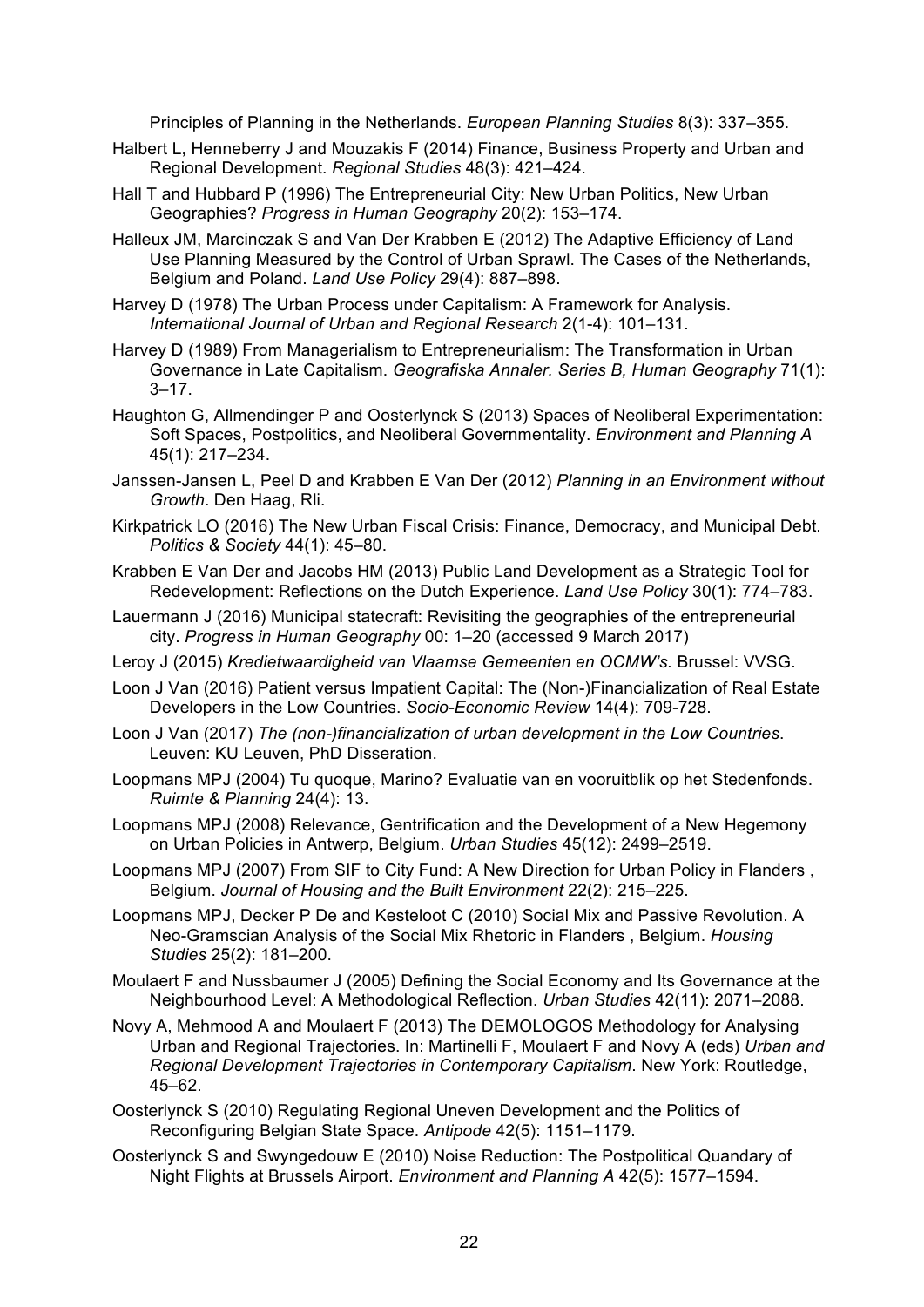- Peck J (2004) Geography and Public Policy: Constructions of Neoliberalism. *Progress in Human Geography* 28: 392–405.
- Peck J and Tickell A (2002) Neoliberalizing Space. *Antipode* 34: 380–404.
- Peck, J. and Whiteside, H. (2016) Financializing Detroit. *Economic Geography* 92(3): 235-286.
- Pinson G and CM Journel (2016) The Neoliberal City Theory, Evidence, Debates. *Territory, Politics, Governance* 4(2): 137–153.
- RFV (2015) *Grond, Geld En Gemeenten*. Accessed at: www.robrfv.nl/documenten/grond\_geld\_en\_gemeenten.pdf
- Ridder R De (2015) Hoe woont een samenleving in verandering? Stadsontwikkeling volgens AG VESPA en sogent. *Architraaf* 185: 44-47.
- Robinson J (2015) Thinking Cities through Elsewhere: Comparative Tactics for a More Global Urban Studies. *Progress in Human Geography* 40: 3–29.
- Sassen S (2013) Before Method: Analytic Tactics to Decipher the Global—An Argument and Its Responses, Part I. *The Pluralist* 8: 79–82.
- Savini F and Aalbers MB (2016) The de-Contextualisation of Land Use Planning through Financialisation: Urban Redevelopment in Milan. *European Urban and Regional Studies* 23(3): 878-894.
- Savitch HV and Kantor P (2002) *Cities in the International Marketplace: The Political Economy of Urban Development in North America and Western Europe*. Princeton: Princeton University Press.
- Springer S (2012) Neoliberalism as Discourse: Between Foucauldian Political Economy and Marxian Poststructuralism. *Critical Discourse Studies* 9: 133–147.
- Swyngedouw E (2009) The Antinomies of the Postpolitical City: In Search of a Democratic Politics of Environmental Production. *International Journal of Urban and Regional Research* 33(3): 601–620.
- Swyngedouw E, Moulaert F and Rodriguez A (2002) Neoliberal Urbanization in Europe: Large-Scale Urban Development Projects and the New Urban Policy, *Antipode* 34(3): 542–577.
- Taşan-Kok T (2010) Entrepreneurial Governance: Challenges of Large-Scale Property-Led Urban Regeneration Projects. *Tijdschrift voor Economische en Sociale Geografie* 101(2): 126–149.
- Taşan-Kok T and Korthals Altes WK (2012) Rescaling Europe: Effects of Single European Market Regulations on Localized Networks of Governance in Land Development. *International Journal of Urban and Regional Research* 36(6): 1268–1287.
- Theurillat T and Crevoisier O (2013) The Sustainability of a Financialized Urban Megaproject: The Case of Sihlcity in Zurich. *International Journal of Urban and Regional Research*: 37(6): 2052–2073.
- Uitermark J (2005) The Genesis and Evolution of Urban Policy: A Confrontation of Regulationist and Governmentality Approaches. *Political Geography* 24(2): 137–163.
- VVSG (2017) Autonome gemeentebedrijven. Accessed at: www.vvsg.be/Werking\_Organisatie/Verzelfstandiging/Autonoom\_gemeentebedrijf/Pages/ default.aspx
- Vries J De (2015) Planning and Culture Unfolded: The Cases of Flanders and the Netherlands. *European Planning Studies* 23(11): 1–17.
- Weber R (2010) Selling City Futures: The Financialization of Urban Redevelopment Policy. *Economic Geography* 86(3): 251–274.